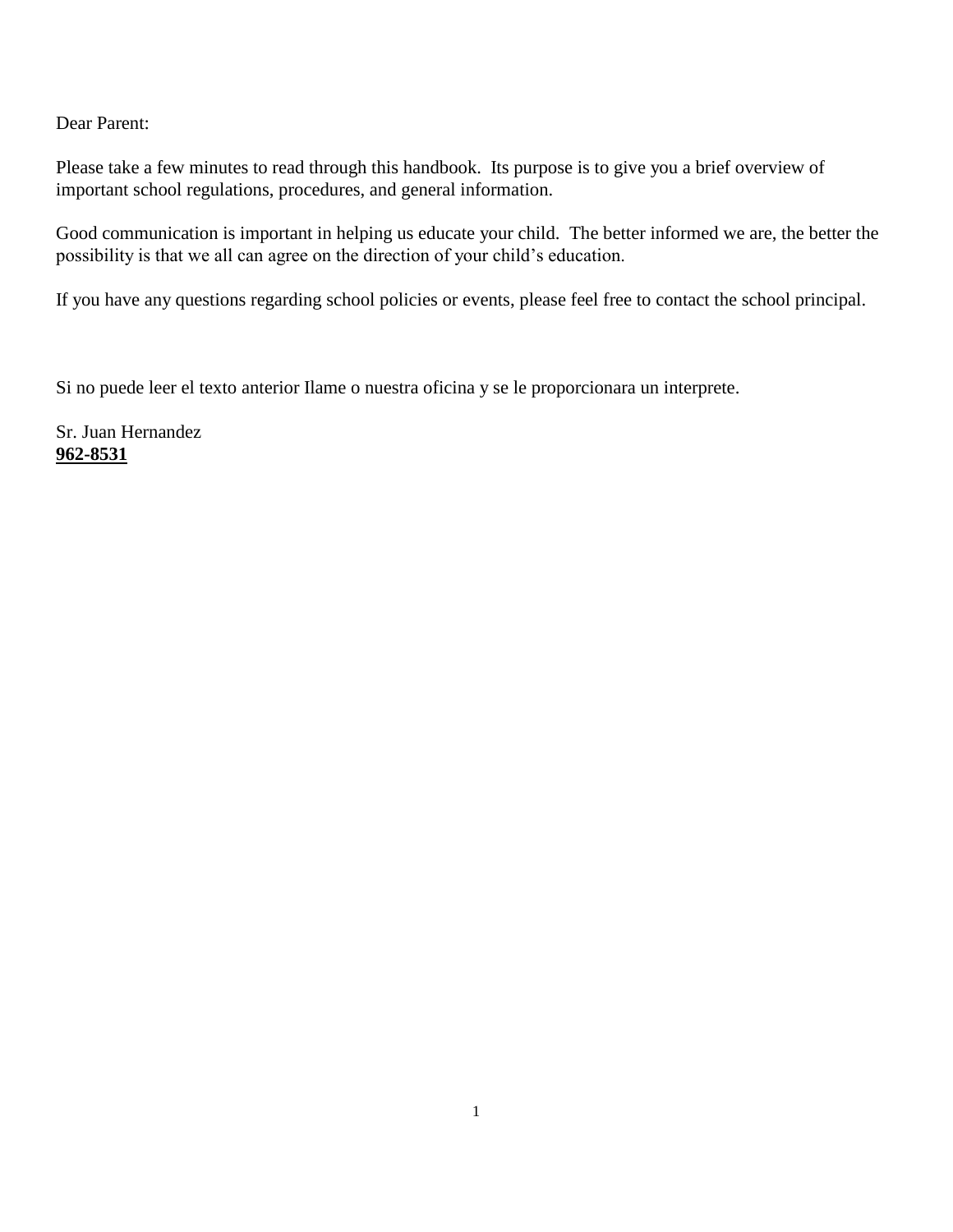The purpose of the Parent/Student handbook is to answer questions that are commonly asked. Use this book to help you with understanding general policies and as a guide to answer questions when they arise. This book is not intended to cover all of the rules and regulations. A detailed copy of policies and guidelines are available in the offices. The information in this book was the best available at press time. Watch for additional information and changes.

# Board of School Trustees

Mr. Mike Stills Greg Tenorio Mr. James Vanderlin Mr. Larry Biggs Mrs. Karen Curtis

Administration Office 962-1159

| Superintendent                  | Mr. Dan DeHaven   |
|---------------------------------|-------------------|
| <b>Pupil/Personnel Director</b> | Mr. Nick Georgion |
| <b>Elementary Schools</b>       |                   |
| Central                         | 962-1656          |
| Bailey                          | 962-1302          |
| Polk                            | 962-1360          |
| Hamilton                        | 962-1824          |
|                                 |                   |

# MISSION STATEMENT

The mission of the Lake Station Community Schools, in cooperation with parents and the community, is to provide quality learning opportunities enabling all students to reach their potential. We are dedicated to providing a safe, nurturing environment which fosters the development of students who will make sound decisions in an ever changing world.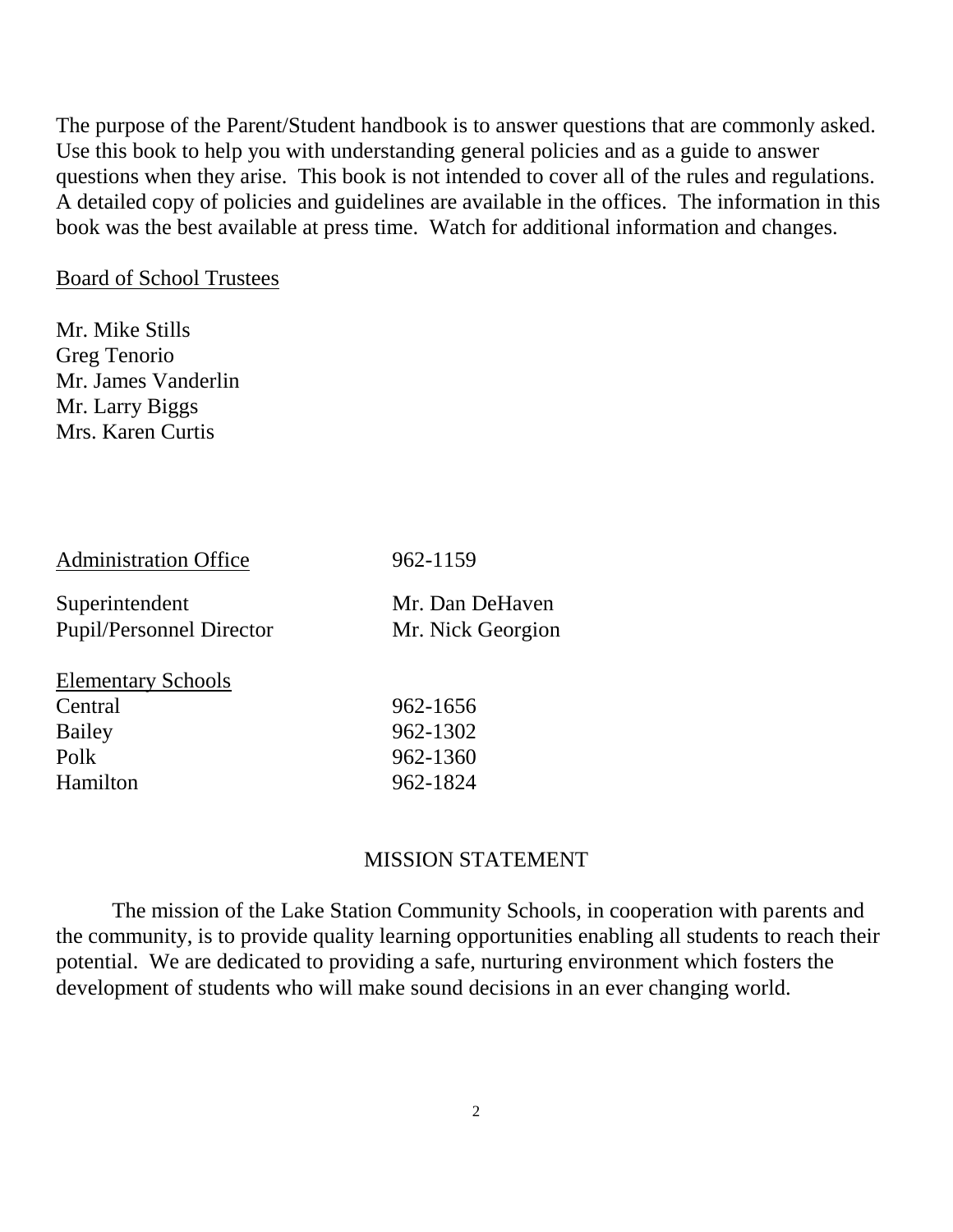# **TABLE OF CONTENTS**

| Nondiscrimination Policy (Ed. 2016)                                            | pg.4     |
|--------------------------------------------------------------------------------|----------|
|                                                                                | pg.4     |
|                                                                                | pg.4     |
|                                                                                | pg.4     |
|                                                                                | pg.4     |
|                                                                                | pg.5     |
|                                                                                | pg.6     |
|                                                                                | pg.6     |
|                                                                                | pg.7     |
|                                                                                | pg.7     |
|                                                                                | pg.7     |
|                                                                                | pg.8     |
|                                                                                | pg.8     |
|                                                                                | pg.9     |
|                                                                                | pg.9     |
| Schools Policy on School Corporation-provided access to Electronic information | pg.9-10  |
|                                                                                | pg.11    |
|                                                                                | pg.11    |
|                                                                                | pg.11-12 |
|                                                                                | pg.13    |
|                                                                                | pg.14    |
|                                                                                | pg.14    |
|                                                                                | pg.14    |
|                                                                                | pg.14    |
| Procedure Regarding Suspension and Expulsion from school                       | pg.15    |
|                                                                                | pg.16    |
|                                                                                | pg.16    |
|                                                                                | pg.16    |
|                                                                                | Pg.17    |
|                                                                                | pg.18    |
|                                                                                | pg.18    |
|                                                                                | pg.19    |
| Homework.                                                                      | pg.19    |
|                                                                                | pg.19    |
|                                                                                | pg.20    |
|                                                                                | Pg.21    |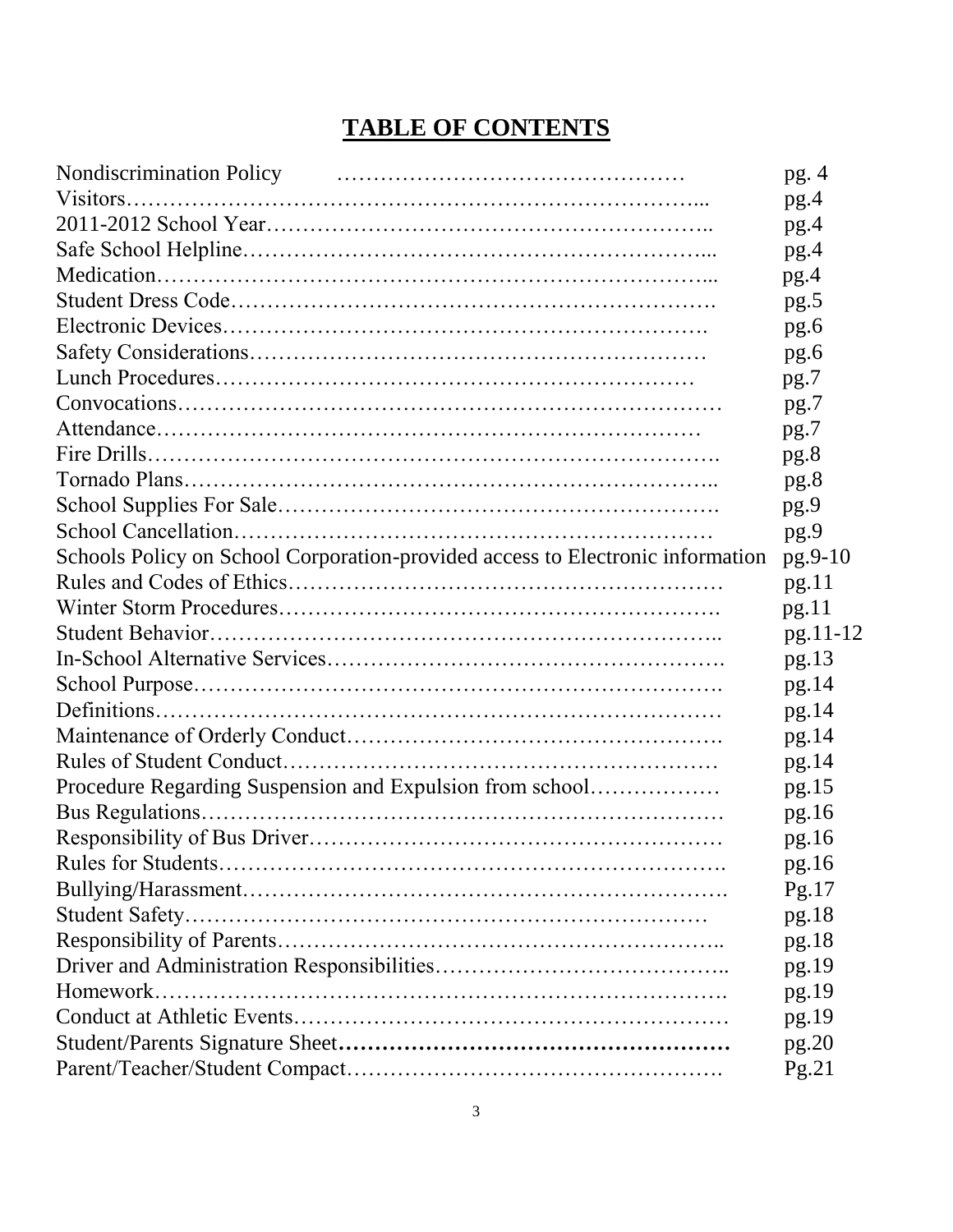## **NONDISCRIMINATION POLICY**

It is the policy of the Lake Station School Corporation not to discriminate on the basis of race, color, religion, sex, national origin, age or handicap in its educational programs or employment policies as required by the Indiana Civil Rights Act (I.C.22-9-1), I.C.20-8.1-2, Titles VI and VII of the Civil Rights Act of 1964, the Equal Pay Act of 1973, Title IX (1972 Educational Amendments), and Section 504 of the Rehabilitation Act of 1973.

Inquiries regarding compliance with Title IX, ADA, and Section 504 should be directed to the Pupil Personnel Director of the Lake Station Community School Corporation, 2500 Pike Street, Lake Station, Indiana 46405, 962-1159, or the Office for Civil Rights, U.S. Department of Education, Washington D.C.

## **VISITORS**

Visitors and guests must register in the Main Office immediately upon entering the building. Parents are always welcome to visit. We do ask, however, that all parents register in the Main Office when they enter. It is recommended to call ahead for an appointment with the administrator, teacher or counselor with whom you want to meet.

#### **2011-2012 SCHOOL YEAR**

| September 5  No School - Labor Day      |                                                                     |
|-----------------------------------------|---------------------------------------------------------------------|
| October 28-31  No School - Fall Break   |                                                                     |
|                                         | November 24-25  No School - Thanksgiving Vacation                   |
|                                         | December 21-Jan 3  No School - Christmas Vacation (resume on Jan.4) |
| February 17-20 No School - Winter Break |                                                                     |
|                                         | April 2-9 No School - Spring Vacation (resume on April 10)          |
|                                         |                                                                     |

#### **SAFE SCHOOL HELPLINE 1-800-6423 Ext. 359**

To anonymously report any information that could jeopardize the safety of your school, such as: violence, theft, drugs and/or alcohol, sexual harassment, weapons, threats against students or staff..etc.

#### **MEDICATION**

Should a student need to take prescribed medication during school hours the following procedure is to be followed:

- 1. Bring note from the doctor or parent stating the time to take the medication and how long you are to take it.
- 2. Leave medication and note with the school secretary.
- 3. Report to office, and take medication.
- 4. A student diagnosed with an acute or chronic disease or medical condition may possess and self- administer medication that must be administered on an emergency basis while the student is on school grounds or off school grounds at a school sponsored activity, function, or event if the students' parent on annual authorization that includes a written statement from the students physician for the student to self-administer the medication.
- 5. The school will not send medication home with a student, except medication possessed by a student for self-administration.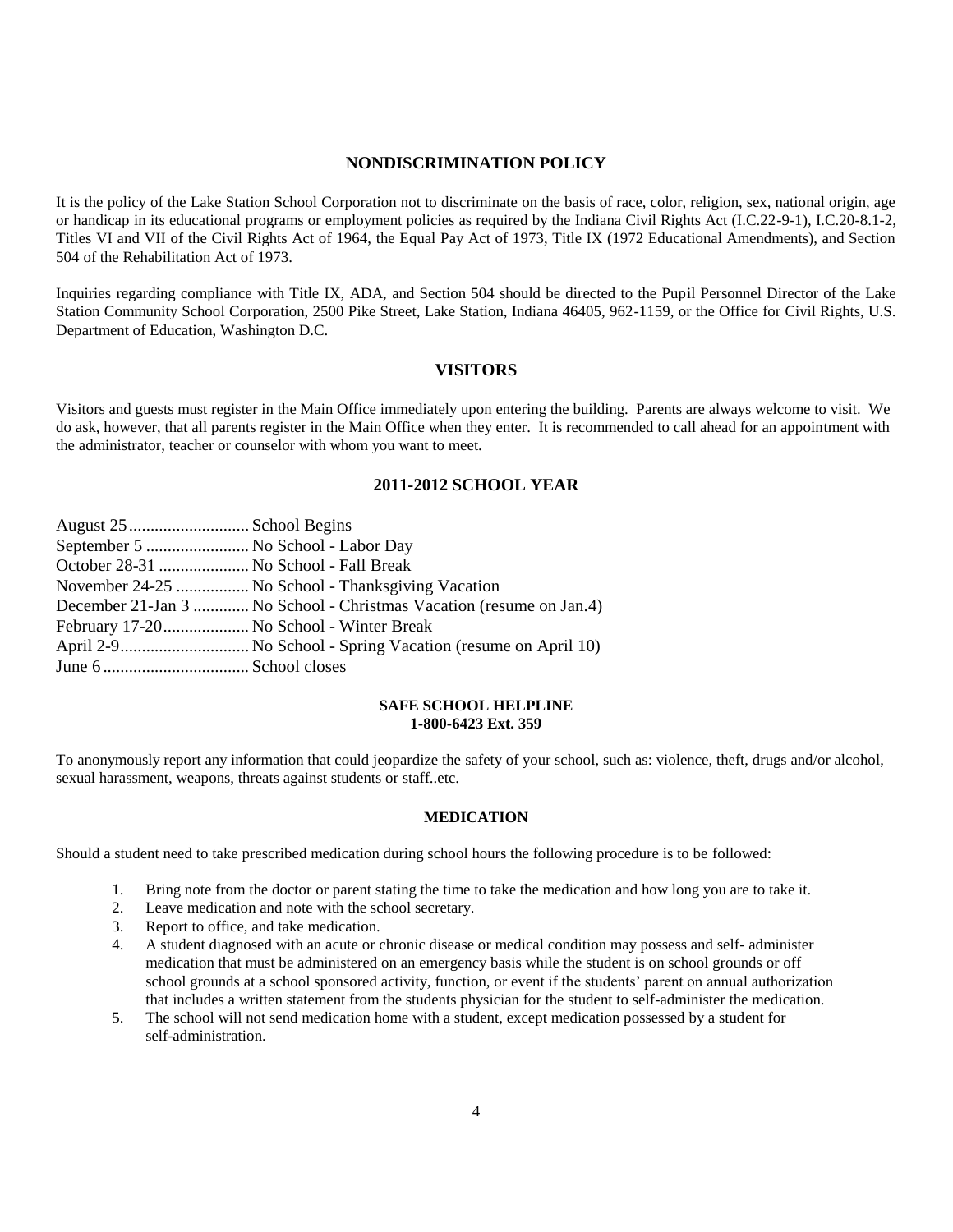#### **DRESS CODE POLICY**

It is the desire of the Board of School Trustees to maintain a positive school climate in which all students have an equal opportunity to learn. Student dress must be appropriate to the educational atmosphere.

Lake Station Community School students can earn the respect of all by exhibiting good manners, a wholesome appearance, and a business-like attitude toward scholastic achievement. Any student whose appearance diminishes or detracts from the educational atmosphere within the school will be denied access to class until such time as appropriate changes have been made. Students who dress inappropriately will not be allowed to participate or attend school sponsored activities.

Realizing that dress, appearance, and grooming styles change continually, the administration reserves the right to determine what is appropriate dress for school. The determination will be based on whether a student's dress, appearance, and grooming may create health problems, sanitation problems, threats to the safety of others, or if the student's dress causes a disruption of a part of the student population, thereby affecting the educational function of the school. The principal, assistant principal, and dean of students reserve the right to determine the appropriateness of any form of attire.

## A. UNIFORMITY OF COLOR DRESS POLICY

## **The following Uniformity of Color Dress Code will be in effect for all students in grades K-12 at the start of the 2009-2010 school year.**

Students' dress and grooming must not disrupt the educational process, interfere with the maintenance of a positive teaching/learning climate or compromise reasonable standards of health, safety and decency.

The Uniformity of Colors, which students must wear, is defined as follows:

**SHIRTS/BLOUSES** - Shirts and blouses must have a collar and buttons; polo, oxford or golf type shirt or blouse may be worn. They may be either short or long sleeved. Shirts/Blouses do not have to be tucked in however; the length of the shirt or blouse must not be lower than the hips. Students will have a choice of solid colors**: white, red, gray, black or blue. Shirts/Blouses displaying small logos or emblems (approximately the size of a quarter)** may be worn. No T-Shirts will be allowed. Students are encouraged to wear Polo style shirts and blouses. Shirts/Blouses must be solid **white, red, black, gray or blue.**

**PANTS/SLACKS** - Pants/slacks must be solid **tan, navy blue, black**, **traditional blue jeans.** Pants/slacks must be free of excessive zippers and or pockets (no baggy/saggy pants, no hip huggers, low risers or spandex pants allowed). Slacks must fit at the waist, cargo pants are permitted. Belts must be worn if the pants have belt loops. No sweat or jogging pants will be allowed.

**SWEATERS/SWEATSHIRTS/HOODIES** - Solid colors of **white, red, gray, black or blue** are permitted. Cardigan, v-neck or crew neck styles are permitted. A shirt must be worn underneath sweaters and sweatshirts using approved colors. Spirit wear may be worn only at the discretion of the principal. Hoodies will not be allowed to be worn in class. Hoodies must remain in the student's locker during the day.

**SHORTS/CAPRIS/SKORTS** - Shorts and capris must be free of excessive zippers and or pockets. (no baggy/saggy, hip huggers, or spandex shorts or capris are permitted). Shorts and skorts must be no shorter than 3 inches above the knee. Shorts may only be worn from the first day of school until November 1st and from April 1st until the last day of school (building administrators may extend the dates). Shorts, capris or skorts must be solid **tan, blue, black, navy blue traditional blue jeans.**

**SKIRTS/JUMPERS/DRESSES** - Skirts, jumpers, and dresses must be free of excessive zippers and or pockets. Skirts, jumpers and dresses must be no shorter than 3 inches above the knee. Spandex skirts are not permitted. Skirts, jumpers and dresses must be solid **tan, blue, black, navy blue, or traditional blue jeans.**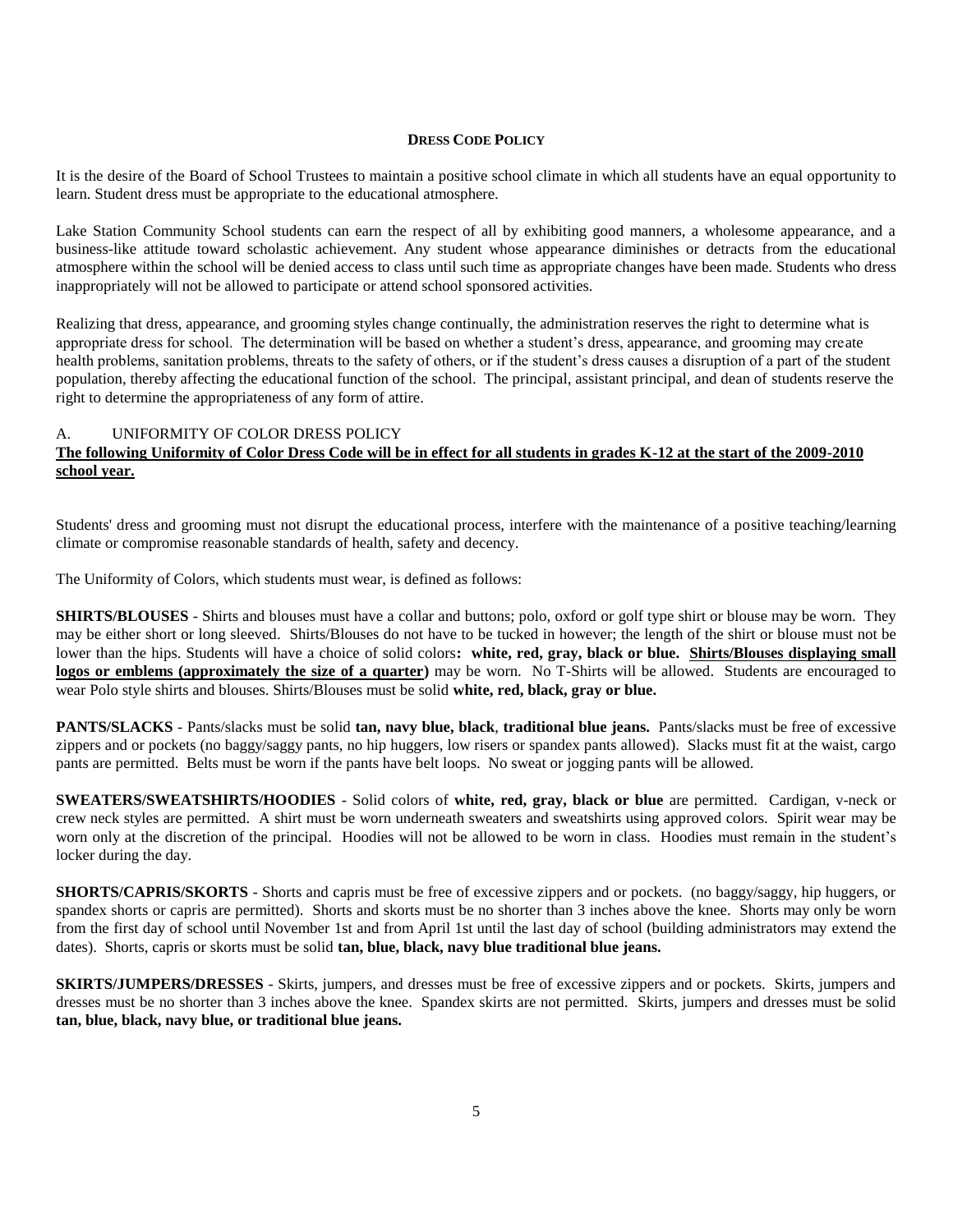**SHOES** - Students may wear casual, dress and gym shoes. They should have laces if applicable and the laces must match. Sandals may be worn from the first day of school until November 1st and from April 1st until the last day of school (building administrators may extend the dates). No Flip Flops will be allowed. All shoes at Central School must have backs or back straps.

#### **GENERAL DRESS GUIDELINES**

- 1. All clothing must fit properly. Absolutely no oversized or undersized clothing is permitted.
- 2. Layered clothing using non-approved colors will not be permitted.
- 3. All clothing must be in good condition. No clothing with holes or tears.
- 4. Accessories such as scarves, pins and heavy chains will not be permitted.
- 5. Dress-down days and Eagle spirit days will be selected by the Administration.
- 6. No inside out clothing will be allowed.
- 7. Dress guidelines are subject to change/revision, as the administration deems necessary.
- 8. All dress code guidelines will apply to summer school.
- B. Items identified as inappropriate:
	- 1. Any apparel that by design or fit reveals undergarments or accentuates or makes obvious the lack of undergarments. Examples of inappropriate apparel would include spandex and clothing that is ripped or torn so that the student's skin can show through.
	- 2. Any apparel that by design fit or wear reveals cleavage.
	- 3. Any insignia, ornament, jewelry, etc., that promotes gangs or identifies an organization dedicated to the mistreatment of a minority, religious or racial group.
	- 4. Any apparel that could cause danger to students or damage to any school property, including, but not limited to, clothing with rivets, accessories such as chains, ropes and spiked jewelry, shoes/boots with heel/toe plates, etc.
	- 5. Any apparel or accessory that resembles guns, weapons or depicting violence.
	- 6. Any apparel typically considered sleepwear or beachwear, with the exception of sandals. Flip-flops are not authorized for wear in grades K-6.
	- 7. Any apparel or accessory that implicitly or explicitly sends a message with respect to sex, drugs, alcohol, tobacco, profanity, negative social or negative educational statements. Tattoos or body art that violate this provision must be covered up while the student is present on school grounds, or at school activities or function.
	- 8. Eyewear must be prescriptive in nature.
	- 9. Clothing, person and hair must be reasonably clean and free of offensive odors.
	- 10. .Footwear must be appropriate for the school activity.
	- 11. Students may, at the discretion of the school, be required to wear appropriate safety devices such as a hair net, protective Glasses, hat, gloves, apron and footwear.
	- C. Students at Elementary Schools are expected to present themselves as representatives of the school when in attendance at any school function as a spectator. Students who are inappropriately dressed will be required to leave the activity.
	- D. The administration encourages students to come to the office if there is a question about appearance. The emphasis is on neatness and cleanliness. Students whose dress violates this dress code will be afforded an opportunity to fix the problem at school, but they will be sent home to address the problem if they cannot or will not resolve it at school. Any school time missed will be considered a suspension.

The above list is not all-inclusive and school administrators shall make the final determination as to what else is inappropriate. (HABITUAL VIOLATORS OF THE STUDENT DRESS CODE CAN EXPECT FURTHER DISCIPLINARY ACTION). Further disciplinary action can range anywhere from a verbal warning to suspension with recommendation for expulsion, depending on the circumstances.

## **Electronic devices:**

Entertainment and communication devices such as radios, MP3 players, CD players, cell phones, electronic paging devices, etc., should not be on a student's person during the school day. For school purposes, the definition of being on one's person includes not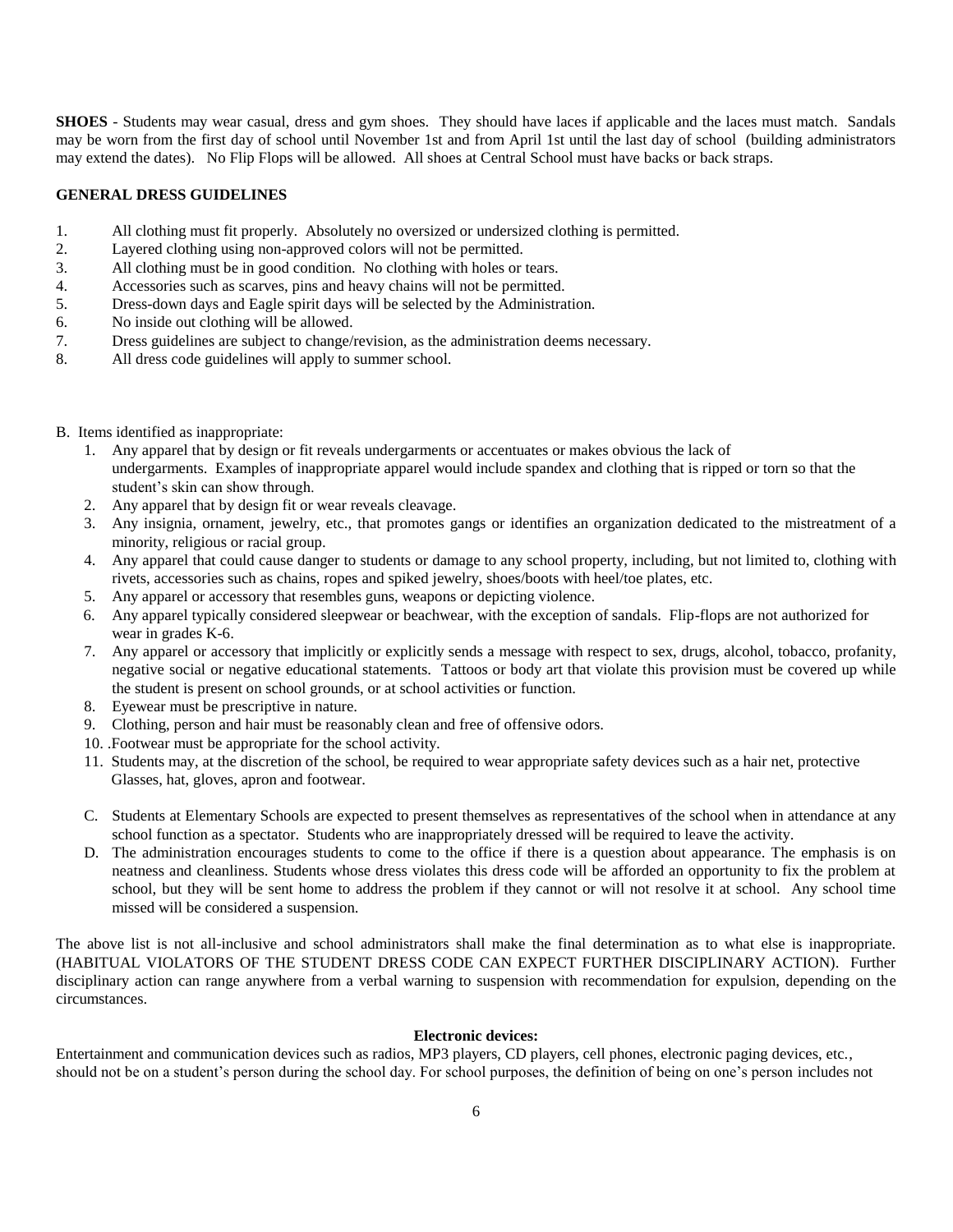only the student's body and apparel, but the student's accessories (bags, purses, etc.) as well. During the school day includes anytime from the tardy bell at 7:30 a.m. to the release bell at the end of the day, typically at 2:30 p.m.

#### **Safety considerations:**

Items and practices that promote an unsafe environment are not allowed at school. Examples of such items or practices include, but are not limited to, laser pointers, any item commonly considered a weapon, hair dye in spray cans, the spraying of cologne/perfume on unwilling victims, etc. Students in possession of such items or engaging in such practices will receive consequences.

#### **Lunch procedures:**

Due to thefts of food items, hoodies and jackets with pockets are not authorized for wear in the cafeteria serving line

#### **CONVOCATIONS**

Students should be quiet and orderly at all meetings, convocations, class plays, etc.

As soon as the individual in charge of the program stands, the student body should become quiet and give full attention. Different kinds of performances will naturally call for different kinds of approval, such as laughter or clapping of hands. Vocal applause, whistling, calling out, etc. is very ill-mannered and has no place in an auditorium.

No hats are to be worn in the Auditorium.

No gum, pens, pencils are allowed in the Auditorium.

Misbehavior during an assembly may result in exclusion from future assemblies.

## **ATTENDANCE**

The Indiana Compulsory attendance law requires every child who turns seven during the school year to attend public or nonpublic school up to the age of sixteen. Students who accumulate five unexcused absences may be referred to the Lake County Juvenile Court or Division of Family Services.

Regular and prompt attendance is essential for success in the elementary school. Frequent absences leads to failure. School work is easier and more interesting when a student has the benefit of classroom instruction and keeps up with the class. All learning is based on continuity of instruction; therefore, it is imperative that all students be in attendance in order to profit most from their schoolwork. It is the responsibility of the parent/guardian to notify the school by phone no later than 10:00 a.m. when your child will be absent.

- A. A written excuse signed by the parent and giving the reason for absence is required for all students upon their return. Notes should include:
	- 1. Name of student
	- 2. Grade and teacher
	- 3. Exact nature of illness or other reason for student absences
	- 4. Date of absence
	- 5. Parent or guardian's signature

B. The following shall be considered valid reasons for students absences:

- 1. Personal illness
- 2. Death in the immediate family
- 3. Quarantine
- 4. Court attendance required by legal authorities
- 5. Dental and Medical appointments (must be arranged in advance)
- 6. Religious holidays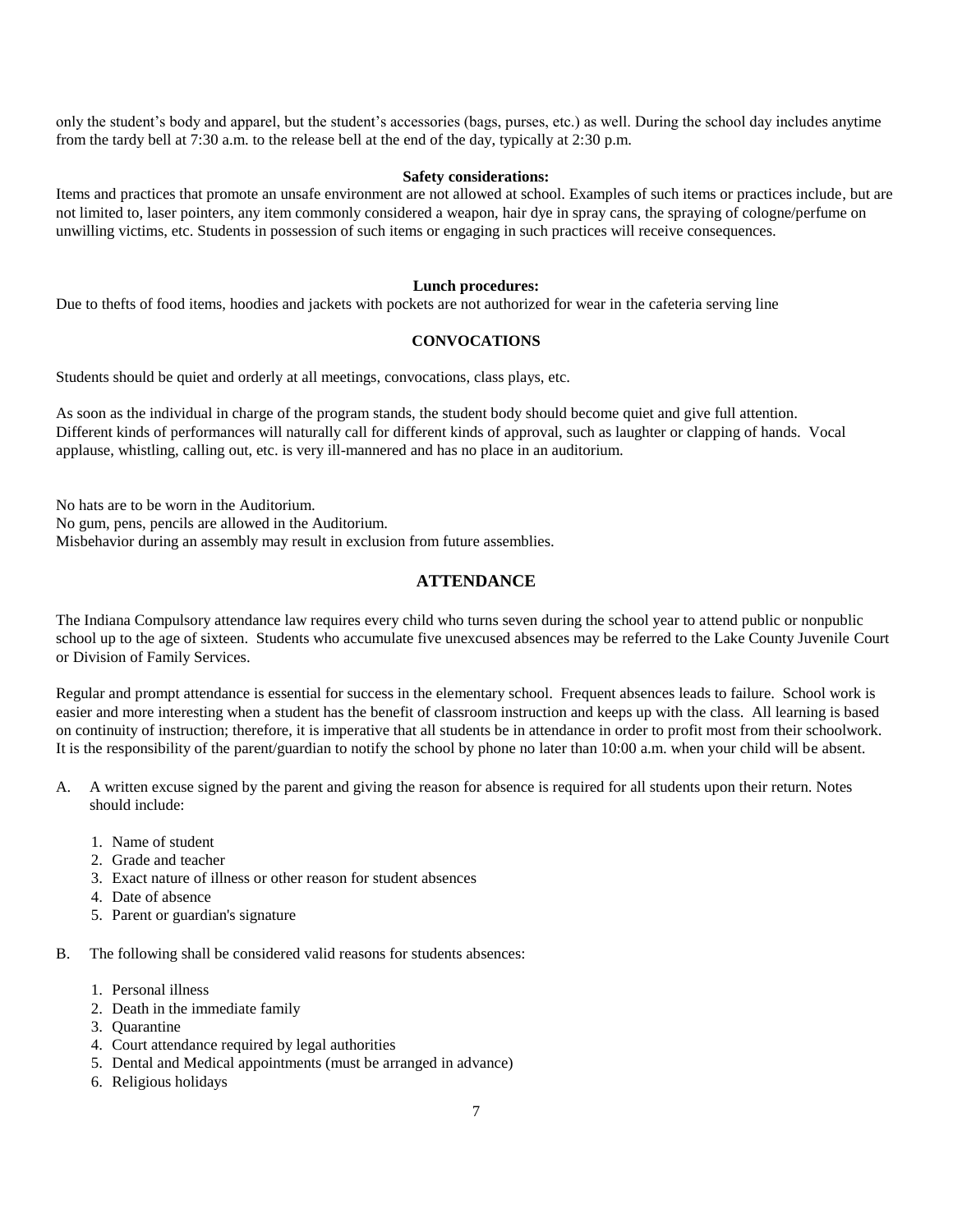Regular attendance is essential to the success of the student in their education. The responsibility for assuring regular attendance rests cooperatively with the student, parent. and school.

## C. EXTRA-CURRICULAR ACTIVITIES ON DAY OF ABSENCE

- 1. The school presumes that a student who is unable to attend school because of illness is also too ill to work or to attend extracurricular activities later the same day.
- 2. Any student who signs out of school during the day because of illness may not be permitted to attend any activity after school unless excused by an administrator.
- 3. A student must be in school by the beginning of lunch period to participate in a practice or activity. Failure to abide by the above may result in an UNNEXCUSED absence and ejection from the activity.

## D. MAKE-UP WORK

A student will be allowed a reasonable period of time to be determined by the teacher, but in most cases will not exceed two (2) days per each day of EXCUSED ABSENCE in which to make up work missed. The principal may extend the make-up time under unusual circumstances.

#### E. TARDINESS

A student is considered tardy when he/she is not in the classroom when the tardy bell rings. Tardies are counted per 9 week basis.

- F. The Lake Station Corporation does recognize that vacation and out-of-town trips do not always coincide with school vacations. In order to be fair to both the school and the pupil involved, parents desiring to have their children absent from school for family visitations or trips must follow these procedures.
	- 1. Parents must complete and turn in to the school office a signed Pre-arranged Absence Form (can be obtained from any school office) at least on week in advance of planned absence. (One form for each child in school).
	- 2. The students will be counted absent and the absence will be properly recorded.
	- 3. The planned absence will not exceed ten (10) school days.
	- 4. The student is responsible for all work missed during the absence and shall be responsible for make up work assigned by the teacher (alternative assignments may be given). Work may be assigned before the child leaves or upon his/her return. This will be left up to the discretion of the teacher. The amount of time allowed for make-up work shall be one day for each day absent.
	- 5. When work is made up on time, there will be no penalty assessed for absence. If work is not made up, penalties will be assessed and these penalties could include failing marks.
	- 6. Parents are urged not to remove their child/children for a planned absence the last two weeks of the school year or during standardized testing.

\*Absences under this section that go beyond ten (10) consecutive school days will be considered unexcused. Absences excused in addition with unexcused absences will not exceed an aggregate total of ten (10) days during the course of a given school year.

#### **FIRE DRILLS:**

Fire drills will be held at regular intervals. Directions are posted in each room designating the route and exit to be used in case of fire. When the fire siren sounds, quickly and orderly go out the directed exit the building.

## **TORNADO PLANS**

**CLASSROOM INSTRUCTION:** There wi11 be either a verbal or electronic announcing the drill.

- 1. Open the windows in your room.
- 2. Open the drapes or blinds.
- 3. Leave your classroom doors open.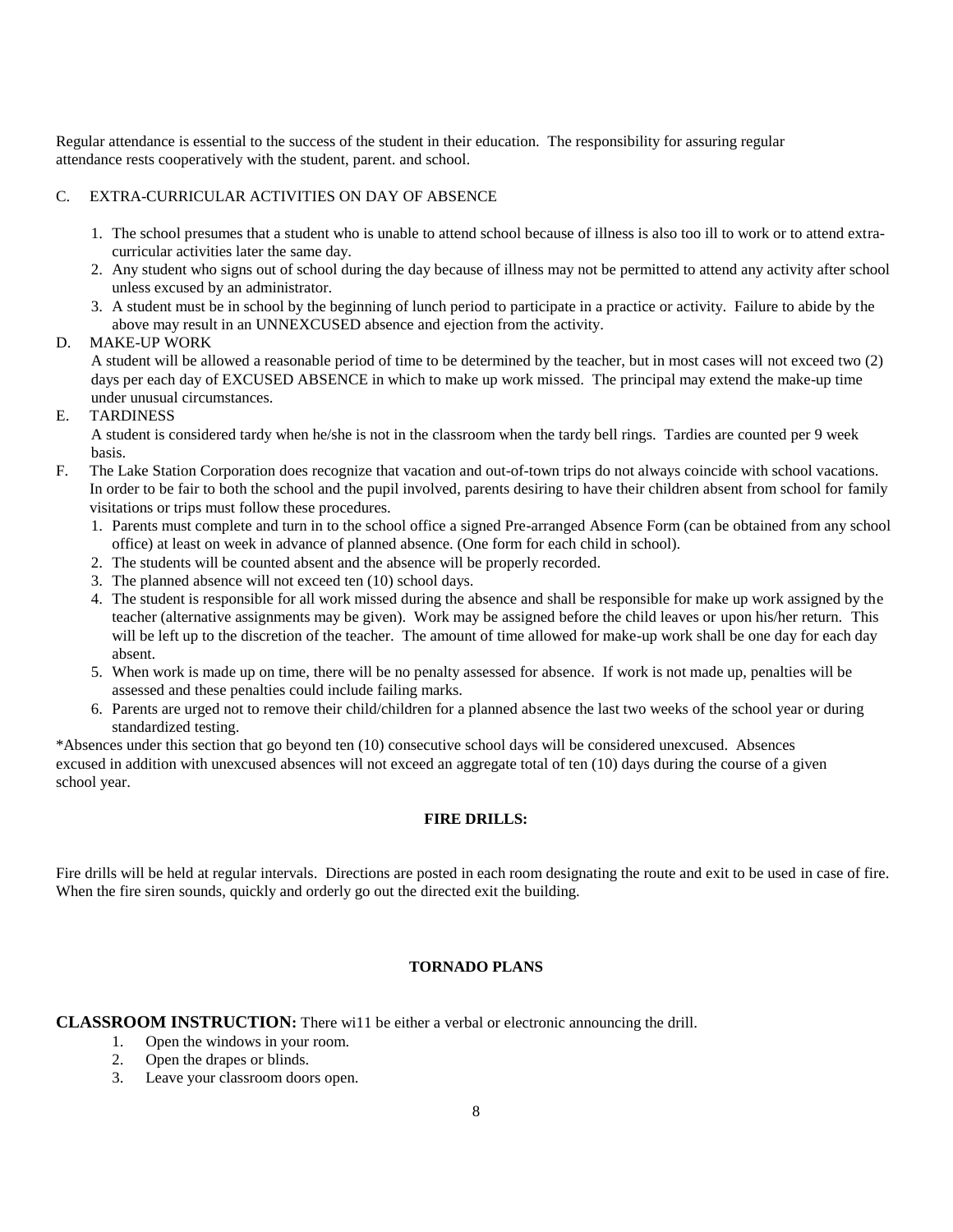4. Turn out all lights and electric devices.

#### **STUDENT INSTRUCTIONS:**

- 1. Move quietly from your classroom seat.
- 2. Leave the room in a single file.
- 3. Stay in the hall assigned, as close to the supporting walls as possible.
- 4. Take a hardbound textbook with you, if possible, to protect your head and face.
- *5.* Stay away from any open door.
- 6. Move to assigned positions at this time.

#### **SCHOOL SUPPLIES FOR SALE**

Paper, notebooks, folders, book covers, pens, and pencils are on sale in the school bookstore before school.

## **SCHOOL CANCELLATION**

If school is going to be closed because of an emergency, you will be notified by an announcement on Valparaiso Radio WAKE - 1600, WNWI - 1800, Gary Radio - WLTH - 1370 or WWCA - 1270. Please stay tuned to one of these stations from 6:30 A.M. in inclement weather.

## **Lake Station Community Schools Policy On School Corporation-Provided Access To Electronic information, Services, and Networks (Internet Acceptable Use)**

Freedom of expression is an inalienable human right and the foundation for self-government. Freedom of expression encompasses the right to freedom of speech and the corollary right to receive information. Such rights extend to minors as well as adults. Schools facilitate the exercise of these rights by providing access to information regardless of format or technology. In a free and democratic society, access to information is a fundamental right of citizenship.

In making decisions regarding student access to the Internet, Lake Station Community Schools considers its own stated educational mission, goals, and objectives. Electronic information research skills are now fundamental to preparation of citizens and future employees. Access to the Internet enables students to explore thousands of libraries, databases, bulletin boards, and other resources while exchanging messages with people around the world. The School Corporation expects that faculty will blend thoughtful use of the Internet throughout the curriculum and will provide guidance and instruction to students in its use. As much as possible, access from school to Internet resources should be structured in ways which point students to those which have been evaluated prior to use. While students will be able to move beyond those resources to others that have not been previewed by staff, they will be provided with guidelines and lists of resources particularly suited to leaving objectives.

Outside of school, families bear responsibility for the same guidance of Internet use as they exercise with information sources such as television, telephones, radio, movies, and other possibly offensive media.

Students utilizing School Corporation-provided Internet access must first have the permission of and must be supervised by Lake Station Community Schools' professional staff Students utilizing school-provided Internet access are responsible for good behavior online just as they are in a classroom or other area of the school. The same general rules for behavior and communications apply.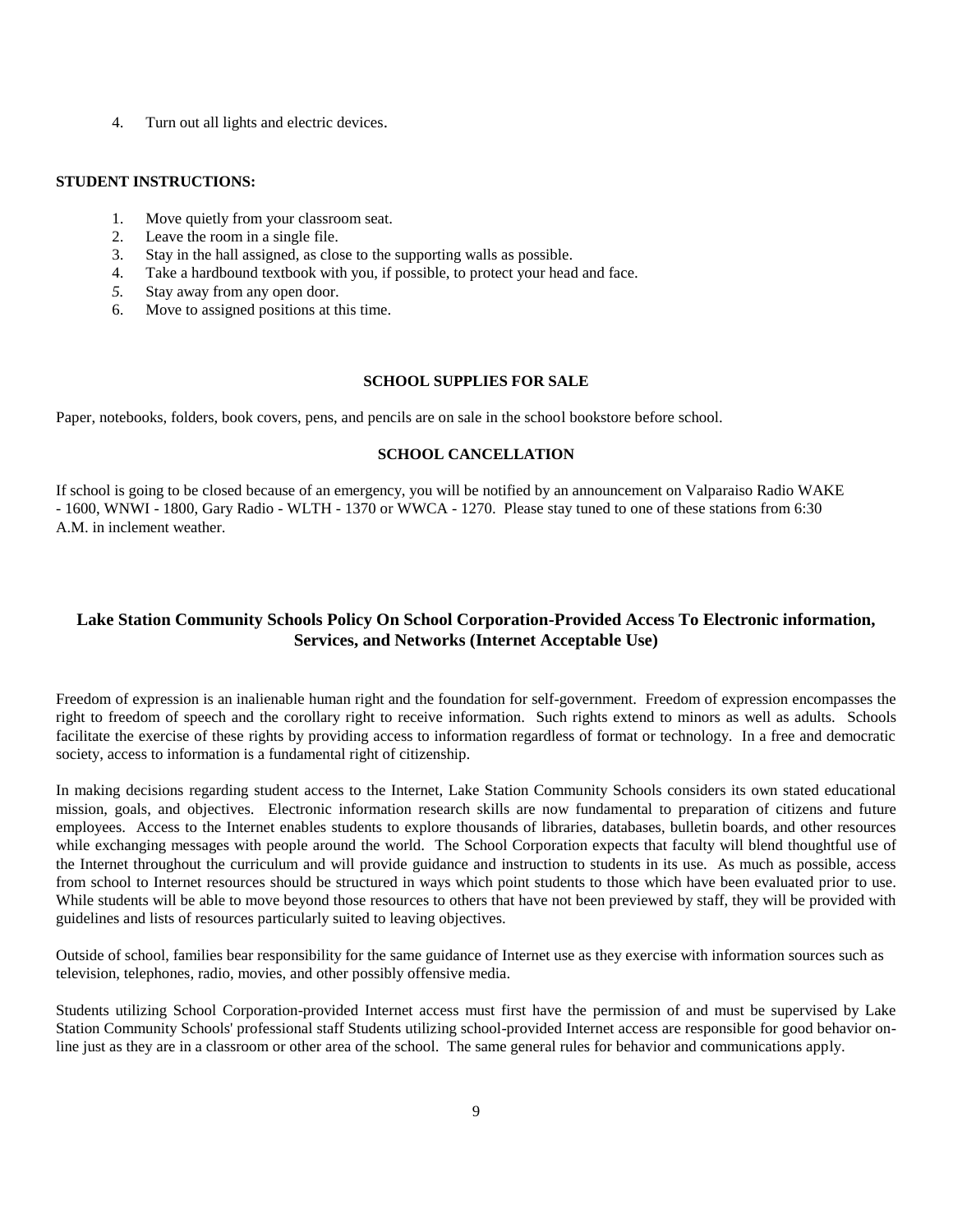The purpose of School Corporation-provided Internet access is to facilitate communications in support of research and education. To remain eligible as users, student's use must be in support of and consistent with the educational objectives of Lake Station Community Schools. Access is a privilege, not a right. Access entails responsibility.

Users should not expect that files stored on school-based computers will always be private. Electronic messages and files stored on school-based computers may be treated like school lockers. Administrators and faculty may review files and messages to maintain system integrity and insure that users are acting responsibly.

The following uses of school-provided Internet access are not permitted:

- a. to access, upload, download. or distribute pornographic, obscene. or sexually explicit material,
- b. to transmit obscene, abusive, or sexually explicit language;
- c. to violate any local, state, or federal statute;
- d. to vandalize, damage, or disable the property of another individual or organization;
- e. to access another individual's materials, information or files without permission; and,
- f. to violate copyright or otherwise use the intellectual property of another individual or organization without permission.
- g. to purchase materials or items from the Internet without a purchase order.

Any violation of School Corporation policy and rules may result in loss of School Corporation-provided access to the Internet. Additional disciplinary action many be determined at the building level in keeping with existing procedures and practices regarding inappropriate language or behavior. When and where applicable, law enforcement agencies may be involved.

Lake Station Community Schools makes no warranties of any kind, neither expressed nor implied, for the Internet access it is providing. The School Corporation will not be responsible for any damages users suffer, including, but not limited to, loss of data resulting from delays or interruptions in service. The School Corporation will not be responsible for the accuracy, nature, or quality of information stored on School Corporation diskettes, hard drives, or servers; nor for the accuracy, nature, or quality of information gathered through School Corporation-provided Internet access. The School Corporation will not be responsible for personal property used to access School Corporation computers or networks or for School Corporation-provided Internet access. The School Corporation will not be responsible for unauthorized financial obligations resulting from School Corporation-provided access to the Internet.

Parents of students in Lake Station Community Schools shall be provided with the following information:

Lake Station Community Schools is pleased to offer its students access to the Internet. The Internet is an electronic highway connecting hundreds of thousands of computers and millions of individual users all over the world. This computer technology will help propel our schools through the communication age by allowing students and staff to access and use resources from distant computers, communicate and collaborate with other individuals and groups around the world, and significantly expand their available information base. The Internet is a tool for life-long leaning.

Families should be aware that some material accessible via the Internet may contain items that are illegal, defamatory, inaccurate, or potentially offensive to some people. In addition, it is possible to purchase certain goods and services via the Internet which could result in unwanted financial obligations for which a student's parent or guardian would be liable. While the school Corporation's intent is to make Internet access available in order to further educational goals and objectives, students may find ways to access other materials as well. Even should the School Corporation institute technical methods or systems to regulate student' s Internet access, those methods could not guarantee compliance with the School Corporation's acceptable use policy. That notwithstanding, the School Corporation believes that the benefits to students of access to the Internet exceed any disadvantages. Ultimately, however, parents and guardians of minors are responsible for setting and conveying the standards that their children should follow when using media find information sources. Toward that end, the Lake Station Community Schools makes the School Corporation complete Internet policy and procedures available on request for review by all parents, guardians, and other members of the community; and provides parents and guardians the option of requesting for their minor children alternative activities not requiring Internet use.

**NOTICE:** This policy and all its provisions are subordinate to local, state, and federal statutes.

## **RULES AND CODE OF ETHICS - LAKE STATION COMMUNITY SCHOOLS**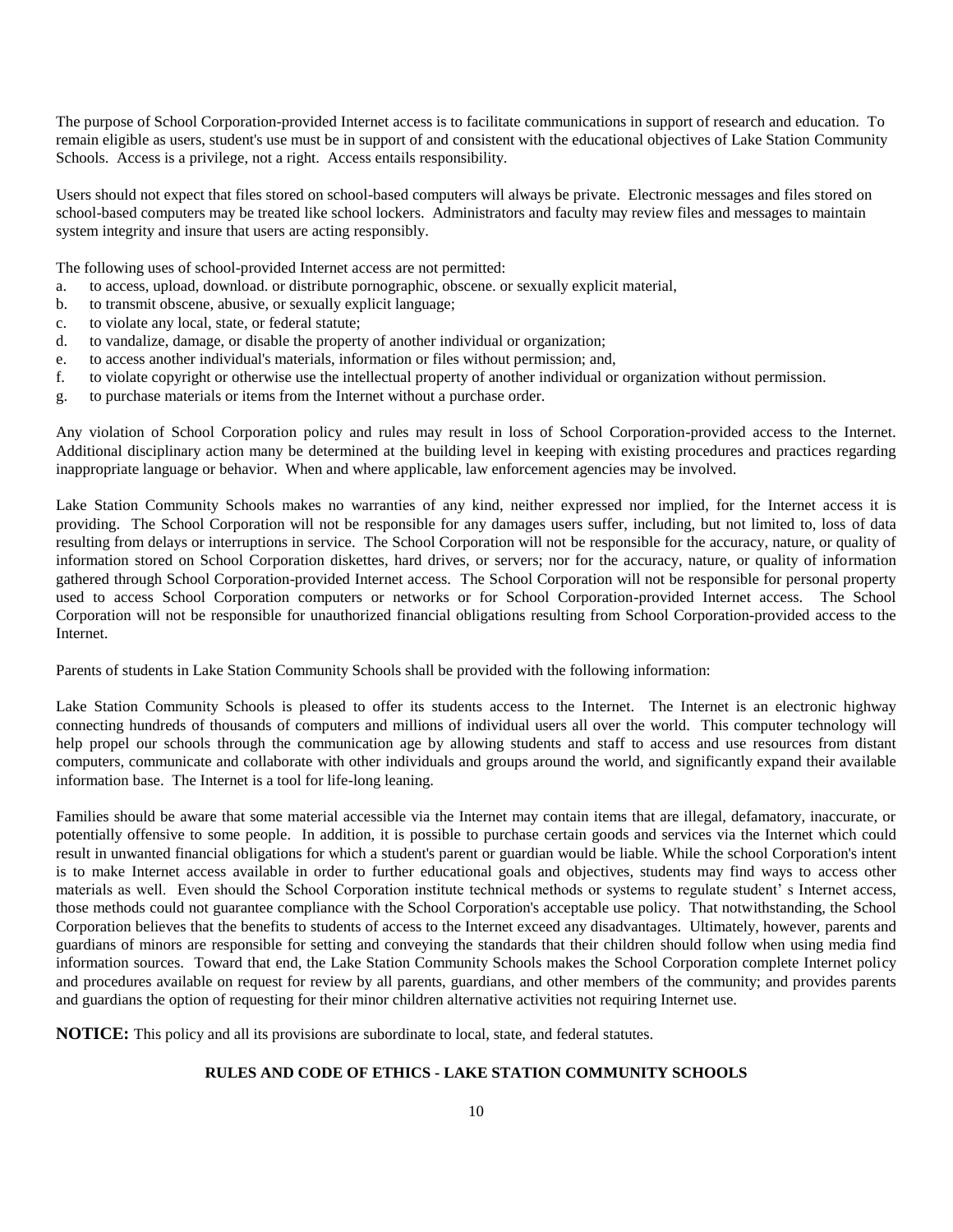As a computer user, I agree to follow the rules and code of ethics in all of my work with computers while attending Lake Station Elementary Schools.

- I. I recognize that all computer users have the same right to use the equipment; therefore, I will not play games or use the computer resources for other non-academic activities when others require the system for academic purposes. I will not waste nor take supplies, such as paper, printer ribbons, and diskettes, that are provided by Lake Station Elementary Schools and when I am in a computer lab, I will talk softly and work in ways that will not disturb other users. I recognize that software is protected by copyright laws; therefore, I will not make unauthorized copies of software found on school computers, either by copying them onto my own diskettes or onto other computers through electronic mail or bulletin boards; and I will not give, lend, or sell copies of software to others unless I have the written permission of the copyright owner or the original software is clearly identified as shareware or in the public domain.
- II. I recognize also that the work of all users is valuable; therefore, I will protect the privacy of others' areas by not trying to learn their passwords; I will not copy, change, read, or use files in another user's area, without that user's prior permission; I will not attempt to gain unauthorized access to system programs or computer equipment; I will not use computer systems to disturb or harass other computer users by sending unwanted mail or by other means; and I will not download information onto the hard drives of any Lake Station Elementary Schools computer for permanent storage. I will download information onto diskettes if planning to store the information for more than one week.
- III. Violations of the rules and codes of ethics described above will be dealt with seriously. Violators will lose computer privileges.

## **WINTER STORM PROCEDURES**

Closing of School Prior to Opening

The Superintendent of Schools makes the decision to close schools because of winter storms. Once the decision is made, the Superintendent calls the building principals announcing the decision. The building principal then activates the fan-out system for his/her building to notify other building personnel. Local radio and cable TV stations are notified of the closing.

Closing of Schools When School is in Session

The Superintendent of Schools makes the decision to close schools because of winter storms once schools are in session. Transportation personnel, cafeteria personnel, and local and state police agencies are consulted before a decision is made. The closing is then announced to local radio and cable TV stations. Students are informed of the closing, busses arrive, and students are dismissed.

#### **STUDENT BEHAVIOR:**

An environment that provides equal opportunity for all and permits the teaching-learning process to proceed in an orderly manner is the object of all school personnel. It is hoped that the student body shares this same objective.

The following rules and standards apply to conduct on school grounds, on school buses, or at school functions, and school sponsored activities. In addition to the stated grounds for suspension and/or expulsions, a student may be suspended or expelled for engaging in unlawful activity on or off school grounds if the unlawful activity may reasonably be considered to be an interference with school purpose or an educational function. Realize that not all acts of misconduct can be included in the handbook. We ask students to use common sense in their behavior. Students are responsible for information in this handbook, keeping in mind that ignorance is no excuse for misbehavior.

If you break the rules at any elementary school, you can expect to be punished. Punishment may take any of the following forms by your teachers and/or administrators. You could:

| A. Be spoken to          | F. Corporal punishment (paddled) |
|--------------------------|----------------------------------|
| B. Be removed from class | G. Be sent to the office         |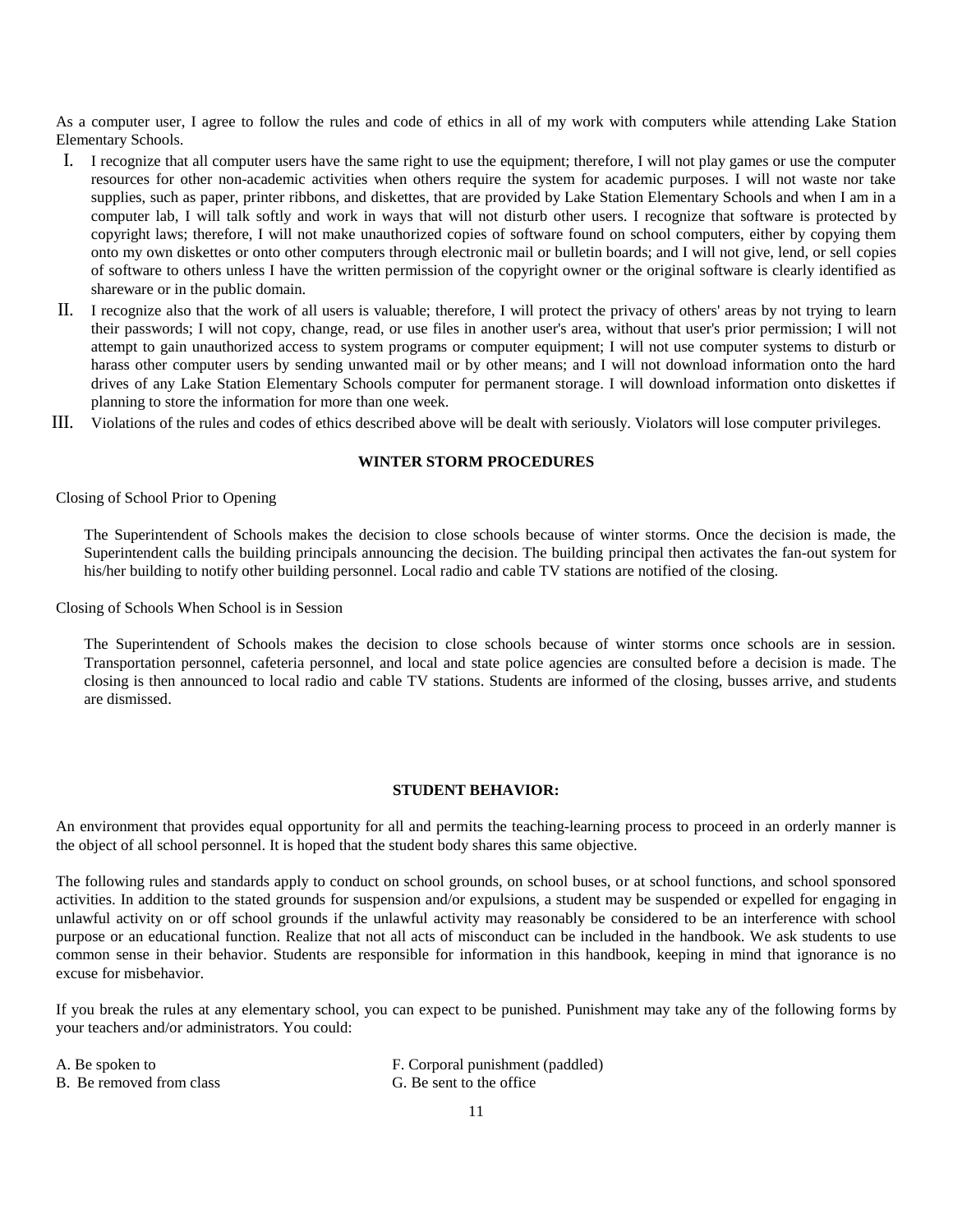- C. Receive written punishment **H. Be assigned Saturday Class** 
	-
- D. Receive detention at lunch I. Be suspended from school
- E. Receive detention after school J. Be expelled from school
- 

If a student is repeatedly committing "minor" violations, he/she will be referred to an administrator for a disciplinary response. These responses could range from a conference (teacher, parent, student, administrator, or probation department), to an after school detention, in-school alternative services to an out-of school suspension, and/or to an expulsion (with appropriate "due process" procedure followed).

The following acts are considered inappropriate:

- 1. Truancy
- 2. Smoking/possession of smoking material/matches, lighters, cigarettes and/or tobacco. P.L 125-1988, Ser.5
- 3. Classroom disruption and/or behavior deemed inappropriate in school setting
- 4. Tardiness
- 5. Insubordination
- 6. Use of obscene or abusive language, pictures, drawings, etc.
- 7. Disrespect shown toward faculty members
- 8. Fighting

Proper conduct is expected of all students at all times in hallways, classrooms, and all areas of school property and during all school activities. The elementary schools do not allow any fighting among students. The determination of whether a student is fighting will be made by the building administrator or designee. A student who takes physical action toward another student may be considered to be a participant in a fight. This may include kicking, pushing, shoving, horseplay, purposely running into or slamming into another student. A student who assaults or batters another student or individual while engaged in educational or school sponsored activities connected with elementary schools is subject to disciplinary action and the civil authorities may be notified.

- 9. Instigating a fight. Being a "Go Between"
- 10. Violation of State Fire Laws

(false fire alarms-pulling fire alarm station)

setting fire to or damaging school property, personal property, or causing personal injury

- 11. Intimidation and/or threats
- 12. Vandalism damage to school, school property, or property of school personnel during or after school hours
- 13. Stealing
- 14. Use, purchase or possession of drugs and/or alcohol
- 15. Forging Doctor notes, school personnel signatures or altering admits.
- 16. Use of inhalants and other harmful agents.
- 17. Any display of gang paraphernalia or representation thereof including graffiti, drawing s. etc.
- 18. Harassment (Threats, extortion, sexually explicit comments, initiation activities.etc.
- 19. Possession of drug paraphernalia.
- 20. Writings or drawings that represent or promote racism, cults, gangs, etc.
- 21. Beepers in school are prohibited P.L. 108 1994, HEA 1202 Knowing possessing or using on school grounds during school hours an electronic paging device or a handheld portable telephone in a situation not related to a school purpose or an educational function
- 22. Causing or attempting to cause damage to school or private property, stealing or attempting to steal school or private property.
- 23. POSSESSION OF A FIREARM
- a. No student shall possess, handle or transmit any firearm on school property.
- b. The following devises are considered to be a firearm as defined in Section 921 of Title 18 of the United States Code:
	- any weapon which will or is designed to or may readily be converted to expel a projectile by the action of an explosive.
	- the frame or receiver of any weapon described above
	- any firearm muffler or firearm silencer
	- any destructive devise which is an explosive, incendiary, or poison gas bomb, grenade, rocket having a propellant charge of more than four ounces, missile having an explosive or incendiary charge of more than one-quarter ounce, mine, or any similar device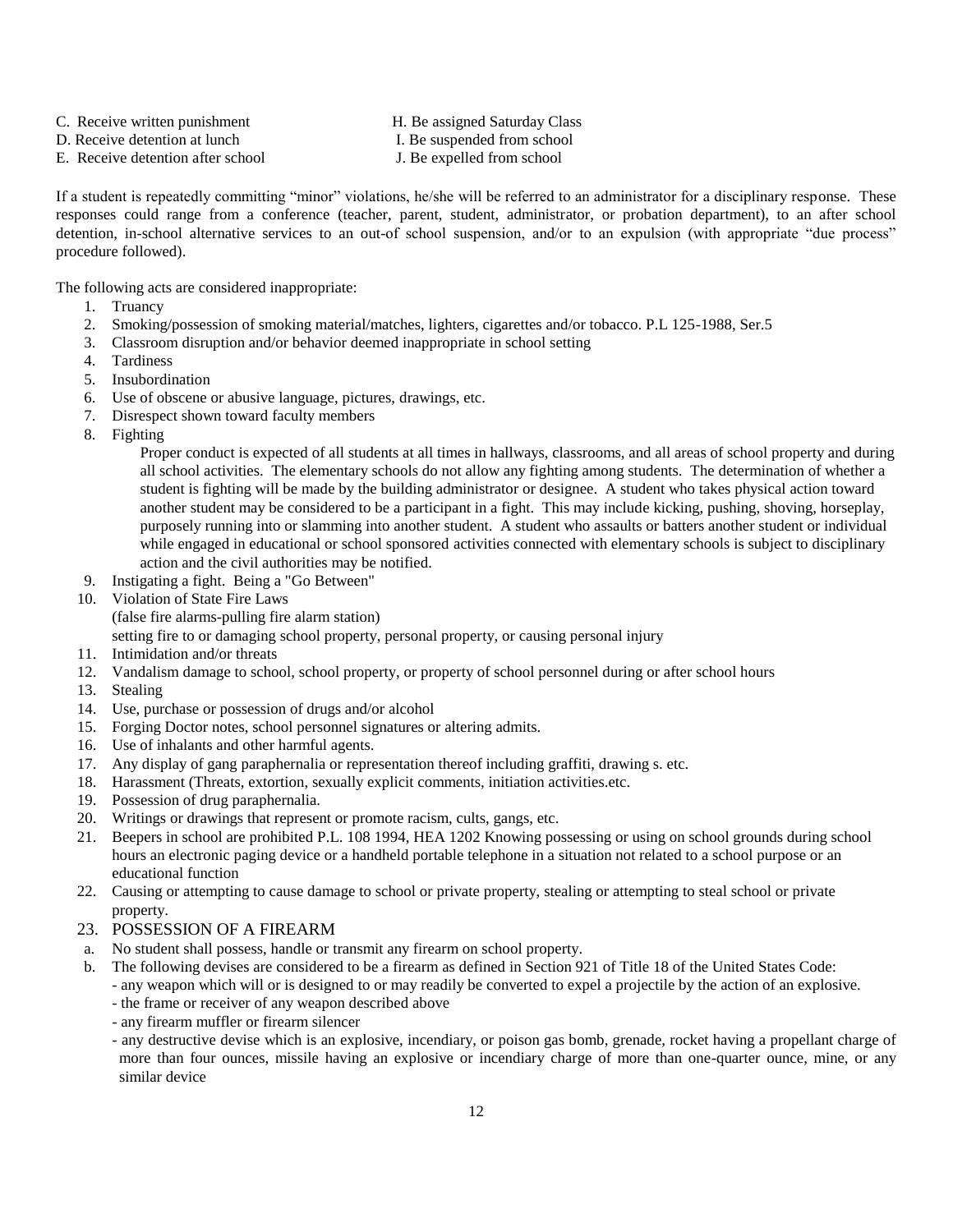- any weapon which will, or which may be readily converted to, expel a projectile by the action of an explosive or other propellant, and which has any barrel with a bore of more than one-half inch in diameter
- any combination of parts either designed or intended for use in converting any device into any destructive device described in the two immediately preceding examples, and from which a destructive device may be readily assembled
- c. The penalty for possession for a firearm: 10 days suspension and expulsion from school for one calendar year. The length of the expulsion may be reduced by the superintendent if the circumstances warrant such reduction.
- d. The superintendent/designee shall notify law enforcement authorities when a student brings a firearm or bomb onto school property or is in possession of a firearm or bomb on school property. The superintentent /designee may also contact law enforcement authorities if a deadly weapon other then a bomb or firearm is involved.

The grounds for suspension or expulsion listed above apply when a student is:

- a. On school grounds immediately before, during, and immediately after school hours and at any other time when the school is being used by a school group;
- b. Off school grounds at a school activity, function, or event, or
- c. Traveling to or from school or a school activity, function or event.

In addition to the grounds listed above, a student may be suspended or expelled for engaging in unlawful activity on or off school grounds if the unlawful activity may reasonably be considered to be an interference with school purposes or an educational function, or the student's removal is necessary to restore order or protect persons on school property. This includes any unlawful activity meeting the above criteria which takes place during weekends, holidays, other school breaks, and the summer period when a student may not be attending classes or other school function.

Suspensions will all be out of school for a period of up to 10 days. The student should understand the above regulations, as well as those listed in the Maintenance of Orderly Conduct Policy, and act in an appropriate manner. If you have any questions ask staff or office personnel, not fellow students. **Repeated violations of school policies will result in recommendation for expulsion for the remainder of the semester or school year**. All suspension will be determined by the Principal, his/her designee.

Harassment, including but not limited to threats, extortion, sexually explicit comments, and initiation activities, by students at Lake Station Elementary Schools is prohibited. A student who is a victim of Harassment or related activities is expected to report such actions to the Principal, Assistant-Principal or Guidance Counselor.

#### **In-School Alternative Services**

The In-School Alternative Services goals are:

- To continue the educational program of a student during the application of student discipline.
- To provide the school with an additional level of student discipline.
- To reduce the number of days of out-of-school suspension.
- To improve overall attendance.
- When a student is assigned to In-School Alternative Services, that student is not allowed to participate or attend any school related activity for that particular day.
- Misbehavior of any nature during the time of In-School Alternative Services may result in an out-of-school suspension. (In-School Alternative Services will remain in force and must be served before returning to regular classes

## **LAKE STATION COMMUNITY SCHOOLS MAINTENANCE OF ORDERLY CONDUCT:**

#### **SCHOOL PURPOSE:**

"School Purposes" refers to the purpose for which a school corporation operates including:

- 1. To promote knowledge and learning generally
- 2. To maintain an orderly and efficient educational system;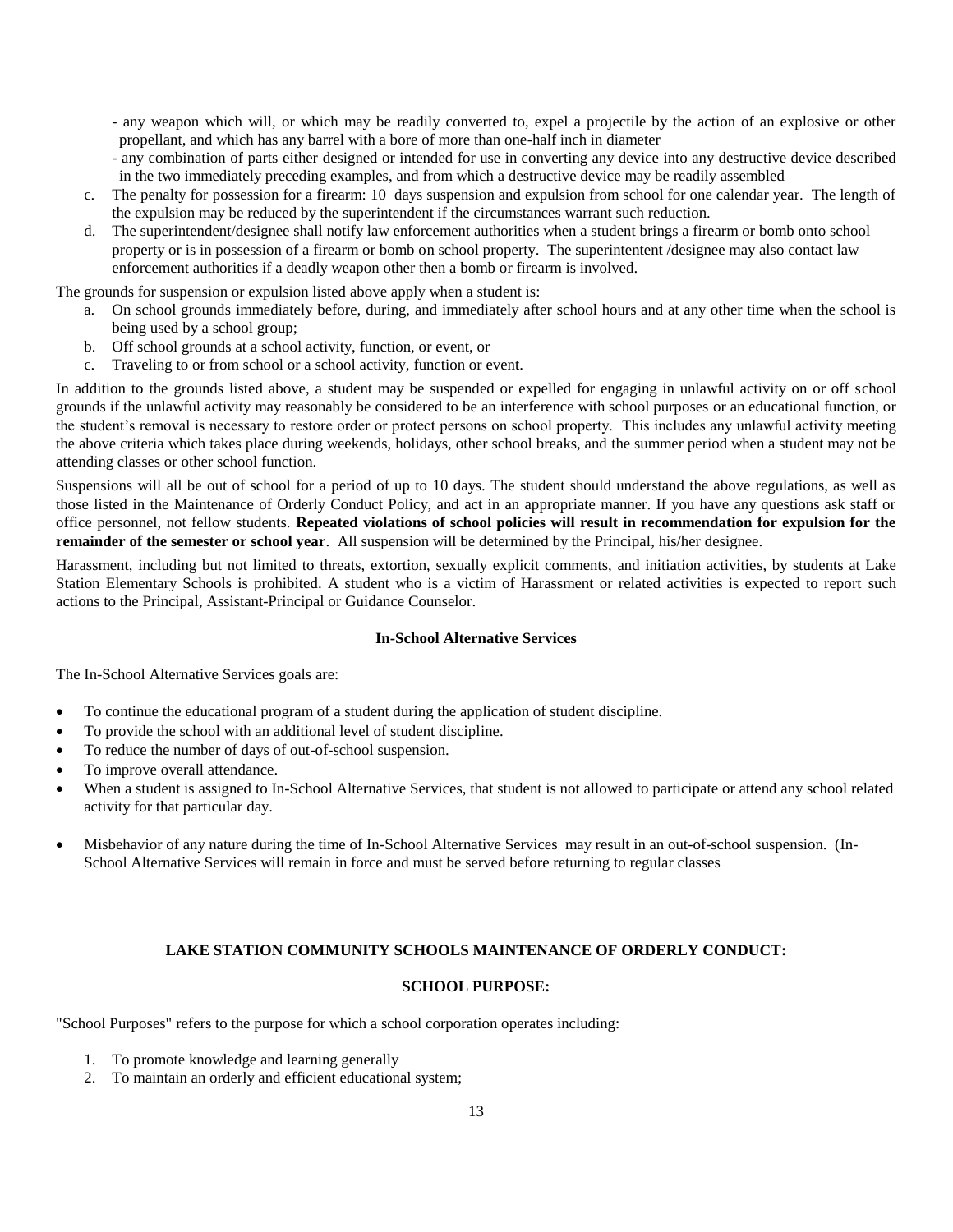3. To take any action under the school corporations and their governing bodies by Indiana Code 20-8. 1-5 et. sec. or by any other status.

#### **DEFINITIONS:**

Suspension:

Suspension means disciplinary action whereby a student is suspended from school attendance for a period of not longer than ten (10) days. Does not apply to those students removed from athletic activities, non-credit school activities or school provided transportation.

Expulsion:

Expulsion means disciplinary action whereby a student is suspended from school attendance in excess of ten (10) days or for the balance of the then current semester or half of any school year or given other disciplinary action which prevents his/her completing within the normal time his/her course of study in any school within the local school corporation**.**

#### **MAINTENANCE OF ORDERLY CONDUCT:**

It is the duty and obligation of the school corporation to maintain orderly conditions -within each school and to control the conduct of its students so that maximum learning may occur with all students. Effective discipline is a necessity for quality education. Students are to comply with the regulations as promulgated herein by policies approved by the Board of Trustees and school authorities.

The Superintendent, Principal, Administrative Personnel, any teacher or any other person authorized to be in charge of a school function, including, but not limited to, bus drivers in the course of conveying students to and from school and school functions, are authorized to take such action as is reasonable, desirable, or necessary including restriction of extra-curricular activity.

#### **RULES OF STUDENT CONDUCT:**

The Board of School Trustees of the Lake Station Community Schools declare as school board policy that the only two general grounds for a suspension or expulsion are student misconduct and substantial disobedience. Examples of student misconduct and substantial disobedience include, but are not limited to:

- 1. Use of violence, force, noise, coercion, threat, intimidation, fear, passive resistance or other comparable conduct, constituting an interference with school purposes or the operation of a school, or urging other student to engage in such conduct.
- 2. Occupy any school building or school grounds without permission of the school corporation; blocking the entrances or exits of any school building or property; firing, displaying, or threatening use of firearms, explosives, or other weapons on the school premises for any unlawful purpose; attempting to prevent the operation of any school or educational function; and continuously and intentionally making noise or acting in any manner so as to interfere seriously with any teacher's ability to conduct the educational function under his supervision.
- 3. Causing or attempting to cause substantial damage to school property, stealing or attempting to steal school property of substantial value, or repeated damage or theft involving school property of small value.
- 4. Intentionally causing or attempting to cause substantial damage to valuable private property or stealing or attempting to steal valuable private property.
- 5. Intentionally causing or attempting to cause physical injury or intentionally behaving in such a way as could reasonably cause physical injury to a school employee/student.
- 6. Intentionally doing serious bodily harm to any student.
- 7. Threatening or intimidating any student for the purpose of, or with the intent of , obtaining money or something of value from such student.
- 8. Knowingly possessing, handling or transmitting any object that can reasonably be considered a weapon.
- 9. Knowingly possessing, using transmitting any substance which he/she represents to be a narcotic drug (look-alike drug), hallucinogenic drug, amphetamine, barbiturate, marijuana, alcoholic beverage, stimulant, depressant, or intoxicant of any kind.
- 10. Engaging in the unlawful selling of narcotics or other violation of the criminal law which constitutes and interference with school purposes.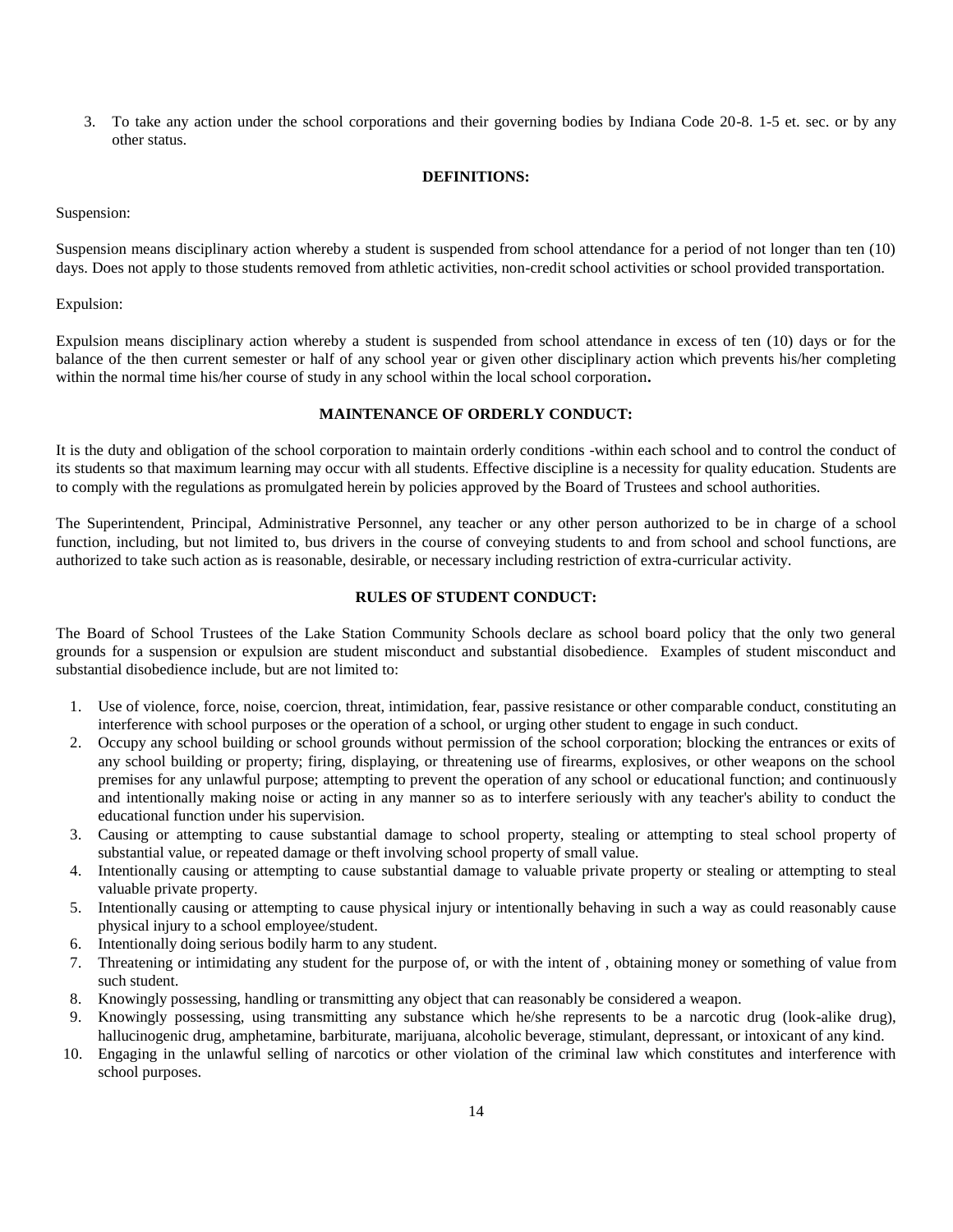- 11. No student may possess or use any substance which the student has reason to believe is or which has been represented to her/him as a narcotic drug, hallucinogenic drug, amphetamine, barbiturate, marijuana, alcoholic beverage, stimulant, depressant, or intoxicant of any kind.
- 12. Students are prohibited from possessing, using, transmitting, or being under the influence of caffeine-based pills, substances containing phenylpropanolamine (PPA), or stimulants of any kind be they available with or without a prescription.
- 13. Any substance for which a student has a prescription or written permission from a parent allowing use, must be brought to the school nurse or designee in the health clinic and administered or taken there.
- 14. Failing in a substantial number of instances to comply with direction of teachers, during any period of time when he/she is properly under their supervision, when such failure constitutes an interference with school purposes or an educational function.
- 15. Engaging in any activity forbidden by the laws of the State of Indiana which constitutes an interference with school purposes.
- 16. Failing to comply with the smoking restrictions for the school building as established in the Ordinances of the Lake Station Community Schools.
- 17. Willfully absent or truant from school without the knowledge or consent of the parent or school, or absent from school when there is an attempt to evade the School Attendance Law.
- 18. GANGS-Any display of gang paraphernalia or representation hereof will result in suspension and/or request for expulsion. This includes graffiti, drawings, etc.
- 19. Continuously and intentionally making noise or acting in any manner so as to interfere seriously with the ability of any teacher or any of the other school personnel to conduct the educational function under their supervision.

#### **PROCEDURE REGARDING SUSPENSION AND EXPULSION FROM SCHOOL:**

- 1. Suspension, Expulsion, and Exclusions
	- A. The principal may suspend a student for a period of time not exceeding 10 days for conduct constituting grounds for expulsion or suspension as here-to-fore provided: however, such suspensions shall be made only after the principal has made an investigation thereof, and an informal hearing: after hearing or reading the charges against him and if he denies the charges, an opportunity to explain his conduct. Following the suspension, the parents or guardians of the suspended students will be notified in writing. The notification will include the dates of the suspension, describe the student's misconduct, and the action taken by the principal. A student shall be suspended from school before the principal recommends that a student be expelled or excluded from school. Hearing Officer may suspend until date of hearing in his/her judgment. (SDP-1)
	- B. Expulsion procedures

When a principal (or designee) recommends to the superintendent (or designee) that a student be expelled from school, the following procedures will be followed:

- 1. The superintendent (or designee) may conduct an expulsion meeting, or may appoint one of the following persons to conduct the expulsion meeting:
	- a. legal counsel
	- b. a member of the administrative staff who did not expel the student and was not involved in the events giving rise to the expulsion.
- 2. An expulsion will not take place until the student and the student's parent are asked to appear at an expulsion meeting conducted by the superintendent or the person designated above. Failure by a student or a student's parent to appear at this meeting will be deemed a waiver of rights administratively to contest the expulsion or to appeal it to the school board.
- 3. The request to appear at the expulsion meeting will be in writing, delivered by certified mail or by personal delivery, and contain the reasons for the expulsion and the date, time, place, and purpose of the meeting.
- 4. At the expulsion meeting, the principal (or designee), will present evidence to support the charges against the student. The student or parent will have the opportunity to answer the charges against the student, and to present evidence to support the student's position.
- 5. If an expulsion meeting is held, the person conducting the expulsion meeting will make a written summary of the evidence heard at the meeting, take any action found to be appropriate, and give notice of the action taken to the student and the student's parent.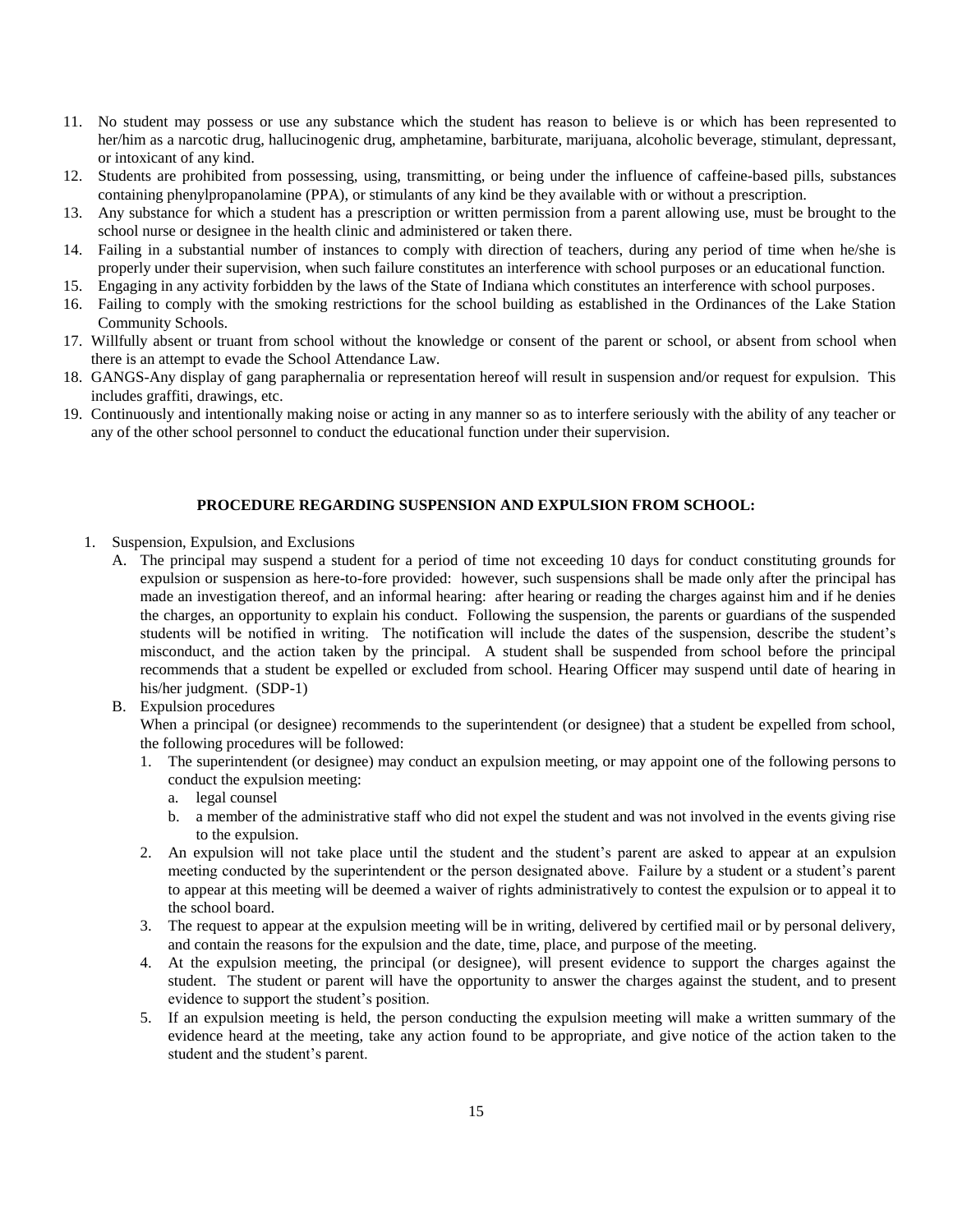The student or parent has the right to appeal the decision of the person conducting the expulsion meeting to the school board within 10 days of the receipt of notice of the action taken. The student or parent appeal to the school board must be in writing. If an appeal is properly made, the board must consider the appeal unless the board votes not to hear the appeal. If the board hears the appeal, it will consider the written summary of the expulsion meeting and the arguments of both the school administration and the student and/or the student's parent. The board will then take any action deemed appropriate.

LEGAL REFERENCE: 20 U.S.C. 8001 20 U.S.C. 8002 I.C. 20-8.1-5.1-2 et seq.

C. PUPIL PERSONNEL REPORTS - The record of the hearing and the determination reached (item 4 and item 5) are to be forwarded to the Director of Pupil Personnel, who will be responsible for keeping the Superintendent advised of each case.

Full details of the rules, regulations, and due process procedure of the Lake Station Community Schools are available to any parent, guardian, or student in the office of each school in the corporation, and at the Lake Station Community schools Administration Office, 2500 Pike Street, Lake Station, Indiana 46405.

## **BUS REGULATIONS:**

These rules and regulations are important guidelines for the operation of school buses in the Lake Station Community Schools. The privilege of having a school bus on which to ride to and from school is desired by many. Good behavior on the school bus is very important for the safety and well-being of all students on the bus.

#### **RESPONSIBILITY OF BUS DRIVER:**

School bus drivers are to have control of all school children between their home and the return. The driver shall keep order, maintain discipline among the children while on the bus or along the route, treat all the children in a civil manner, see that no child is imposed upon or mistreated while in his charge, and use every care for the safety of the children under his/her charge.

#### **RULES FOR STUDENTS:**

- A. Each pupil shall seat himself/herself immediately upon entering the bus in the place assigned by the driver.
- B. Pupils shall not stand or move from place to place during the trip.
- C. Pupils shall not tease, scuffle, trip, hold, hit, or use their hands or feet or body in any objectionable manner.
- D. Windows will not be opened or closed except by permission of the driver.
- E. Pupils shall not enter or leave the bus until it has come to a full stop and the door has been opened by the driver.
- F. The child should be waiting at the boarding station when the school bus arrives, preferably five (5) minutes prior to the normal pickup time. The driver is responsible for the maintenance of his/her schedule and cannot wait for tardy students.
- G. For just cause and upon the recommendation of the bus driver, school authorities may deny the privilege of riding on the school bus to any pupil.
- H. The student should observe classroom conduct (except for ordinary conversation) while getting on or off and while riding the bus. Loud, boisterous, or profane language or indecent conduct shall not be tolerated.
- I. Students are to obey the driver cheerfully and to report promptly to the school official when instructed to do so by the driver.
- J. Students should warn the driver of approaching danger, if there is reason to believe the driver is not aware of the danger.
- K. There is to be **NO TALKING** when the bus is near a railroad crossing.
- L. Younger brothers and sisters who are not in school will not be allowed on the bus for transportation to school.
- M. Livestock such as animals, insects, reptiles, and birds will not be transported in the school bus.
- N. Students will be discharged in the P.M. from a bus only where they are picked up in the A.M.
- O. Pupils shall not smoke on the school bus.
- P. All student passengers are subject to the rules and regulations governing conduct in the Lake Station Community Schools.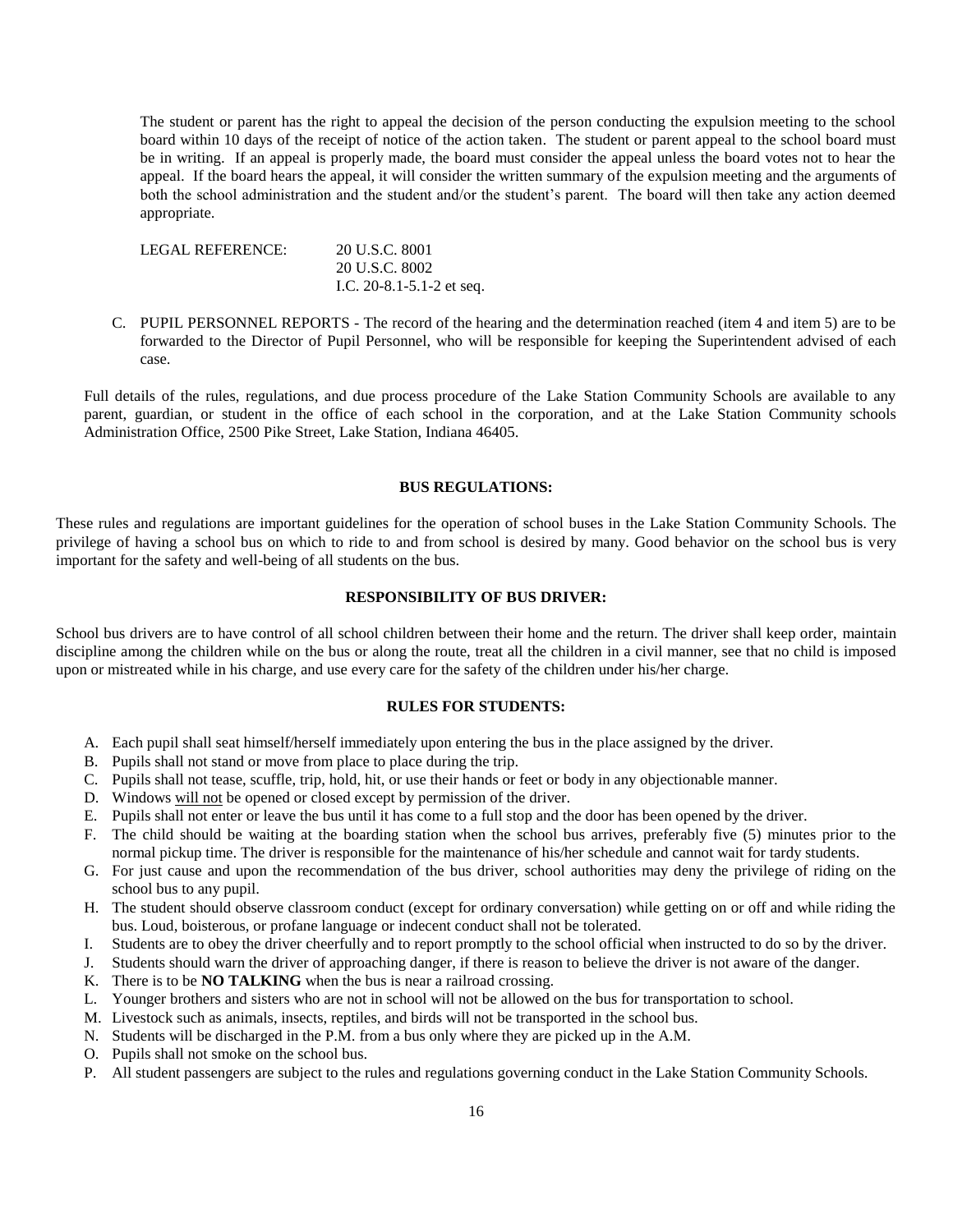# **Bullying**

#### **Definition of Bullying**

Bulling is any ongoing physical or verbal mistreatment where there is:

An imbalance of power and the victim (target) is exposed repeatedly to negative actions on the part of one or more other students

#### **Behaviors associated with Bullying:**

Intimidating type of behaviors such as:

- Offensive name calling verbal and written
- Aggressive personal contract
- Threats-verbal and written
- Intimidating body language
- ` Damage, destruction, and theft of property
	- Invading personal space
	- Intentional/continual noise making
	- Intentional exclusion

## **The test conditions for harmful bullying:**

An intent to harm by the perpetrator Intensity and duration Abuse of power Vulnerability of the victim Isolation and lack of support for the victim Consequences and behavior change for the victim (From: Bullies & Victims, Suellen Fried/Paula Fried)

#### **Consequences of Bullying:**

Warning – Written form signed by student and parents identifying The occurrence and the formal warning – one to the office, teacher, and parent

Day of in School Suspension – This will be accompanied by a conference with the student, teacher, parent, and administrator.

Three days of Out of School Suspension – followed with a conference with student, parent, teacher, and administrator

Long term Suspension

All suspensions will be determined by the Principal.

#### **Harassment**

Physical, verbal, or sexual harassment, retaliation, intimidation, discrimination, hazing,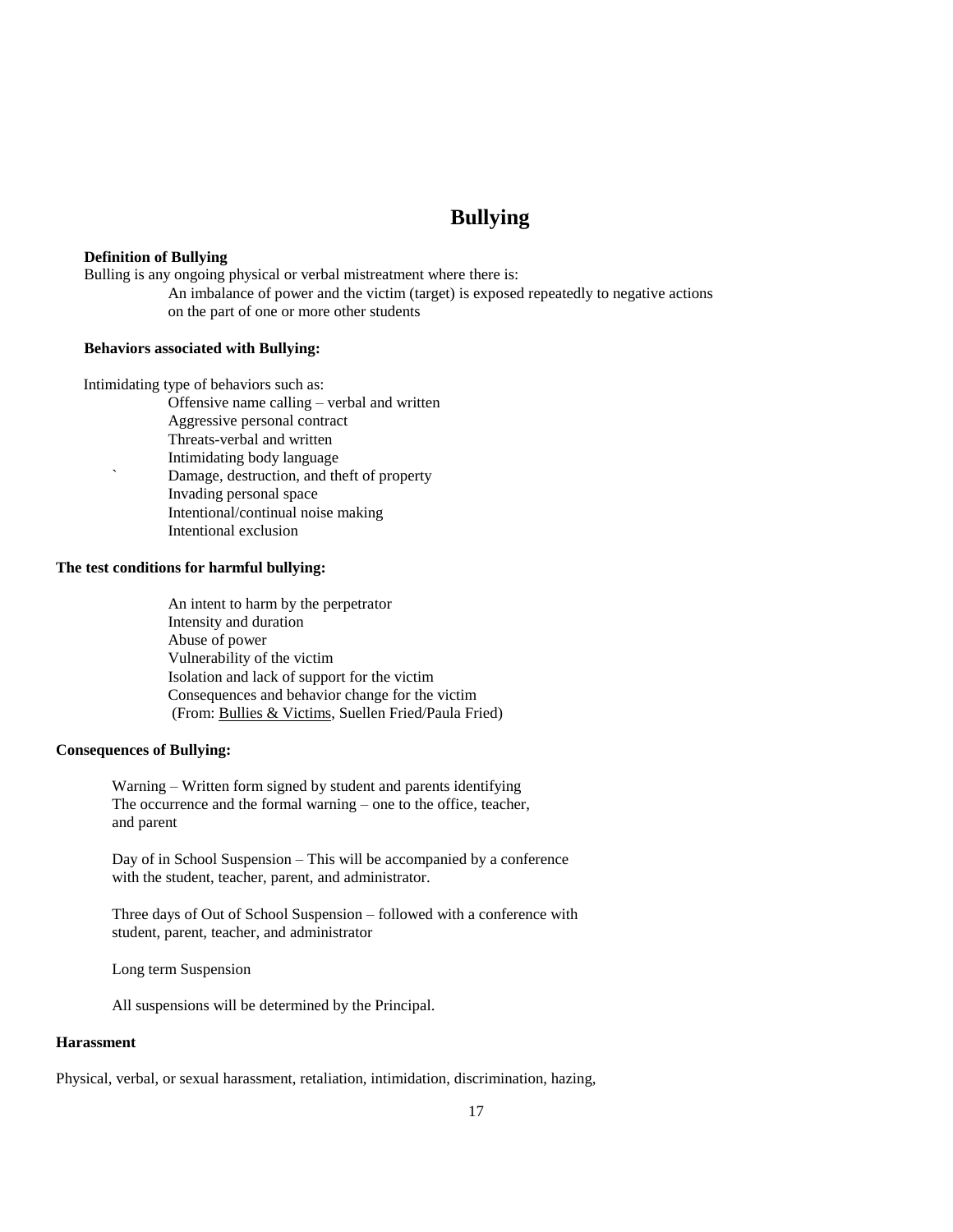Threatening, bullying or initiation is prohibited and may result in suspension. Anyone who believes they are being harassed should let the offender know immediately and firmly that behavior is offensive and not acceptable, and report the incident to the principal or administration as soon as possible. A student who is involved in any form of harassment of another student is in direct violation of school behavior Policies and such action may result in suspension/and or request for expulsion.

#### **STUDENT SAFETY:**

- 1. Stay off the traveled roadway at all times while waiting for a bus.
- 2. Wait until the bus comes to a stop before attempting to get on or off.
- 3. Enter or leave the bus only at the front door after the bus has come to a stop except in cases of emergency or a drill.
- 4. No eating or smoking on the bus to and from school.
- 5. Cross the traveled roadway, if necessary, after leaving the bus in the following manner.
	- a. Make certain the bus is not moving.
	- b. On alighting, go to the front of the bus at least 8 to 10 feet or within sight of the driver and wait for the proper signal for crossing.
	- c. Upon signal from the driver, look both to the right and to the left and proceed across the highway in front of the bus. (Never cross roadway in back of the bus.)
	- d. Walk (do not run) in front of the bus when crossing the highway.
- 6. Keep hands and head inside the bus at all times.
- 7. When possible inform the driver when absence is expected from school.
- 8. Report to the driver at once any damage to the bus that is observed.
- 9. When known, report to the driver any lights that may be out.
- 10. Help keep the bus clean, sanitary, and orderly.

#### **RESPONSIBILITY OF PARENTS:**

The responsibilities of parents whose children are transported are:

- 1. As certain and insure that their children arrive at the bus stop on time in the morning.
- 2. Provide necessary protection for their children while going to and from bus stops. Drivers may require students to assemble for pickups at a point established by the driver.
- 3. Cooperate with school authorities for proper conduct of their children.
- 4. Make reasonable effort to understand and cooperate with those responsible for pupil transportation.
- 5. Realize that all students must be taken home to their regular stops at night. Exceptions may be made due to extenuating circumstances (sickness of a parent, etc.). Excessive abuse of this can cause the privilege to be revoked. In all circumstances, written permission from the parent and also signed by the principal is required.
- 6. Understand that students are to ride only the bus to which they are assigned unless an emergency develops.

## **DRIVER AND ADMINISTRATION RESPONSIBILITIES**

The driver has the responsibility to maintain order and discipline on the bus. Whenever a problem occurs which is beyond his control, the driver will inform the school principal, in writing, of the circumstances involving the violation of rules of conduct. When an investigation has determined the guilt of the participants, the school principal or his representative will notify the parents either by telephone or by letter explaining what occurred and what is expected in the future. If the problem continues after the first warning, the student may be suspended from the school bus for a period of up to five days and a parent conference may be requested. Continued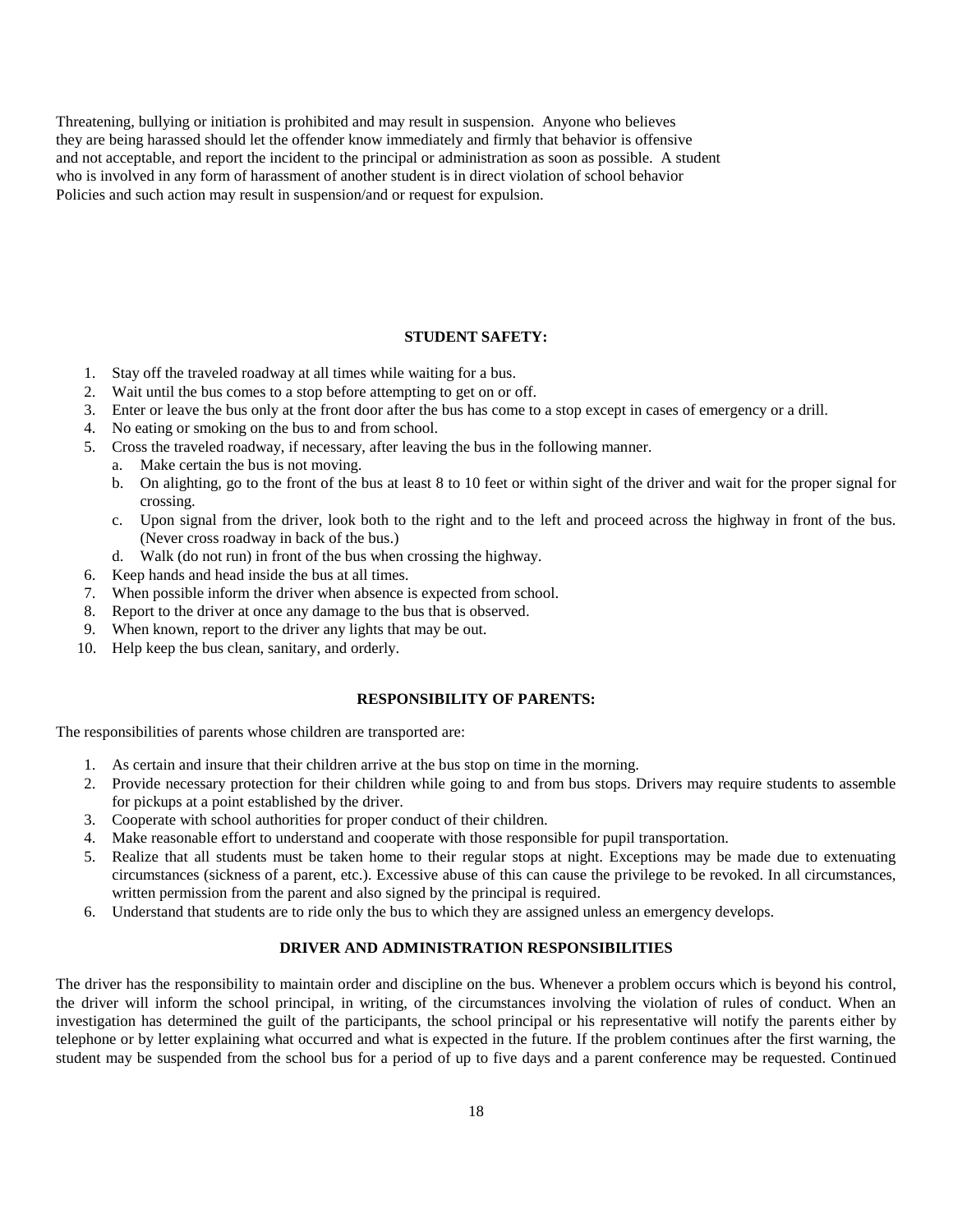misbehavior may result in a recommendation to the Board of School Trustees that bus riding privileges be withheld for a longer period of time.

Suspension means disciplinary action whereby a student is suspended from school attendance for a period of not longer than ten (10) days. Does not apply to those students removed from athletic activities, non-credit school activities or school provided transportation.

#### **HOMEWORK:**

Lake Station Elementary Schools believe that homework is an important part of a student's education. Homework, not only the subject itself, but the responsibility for completing assignments and the budgeting of *time,* helps students become independent reamers. Therefore, you can expect to have homework assigned by any or all of your teachers any night of the week. It will become your responsibility to see that homework assignments be completed on time as they will be an integral part of your class work.

## **CONDUCT AT ATHLETIC EVENTS**

Students are expected to exhibit proper behavior at both home and away games. This includes no fighting, no booing or heckling, no throwing or dripping of refuse and no loitering in the immediate area before or after a game. School policy prohibiting the use or possession of drugs and alcohol applies at all athletic events in which the school is involved., regardless of the site.

Just a reminder that we have several in-district events throughout the course of the school year. We will provide bus transportation for your student to and from these events. Unless a letter is provided denying permission your student will participate in these events. We will send information home describing the events before they occur.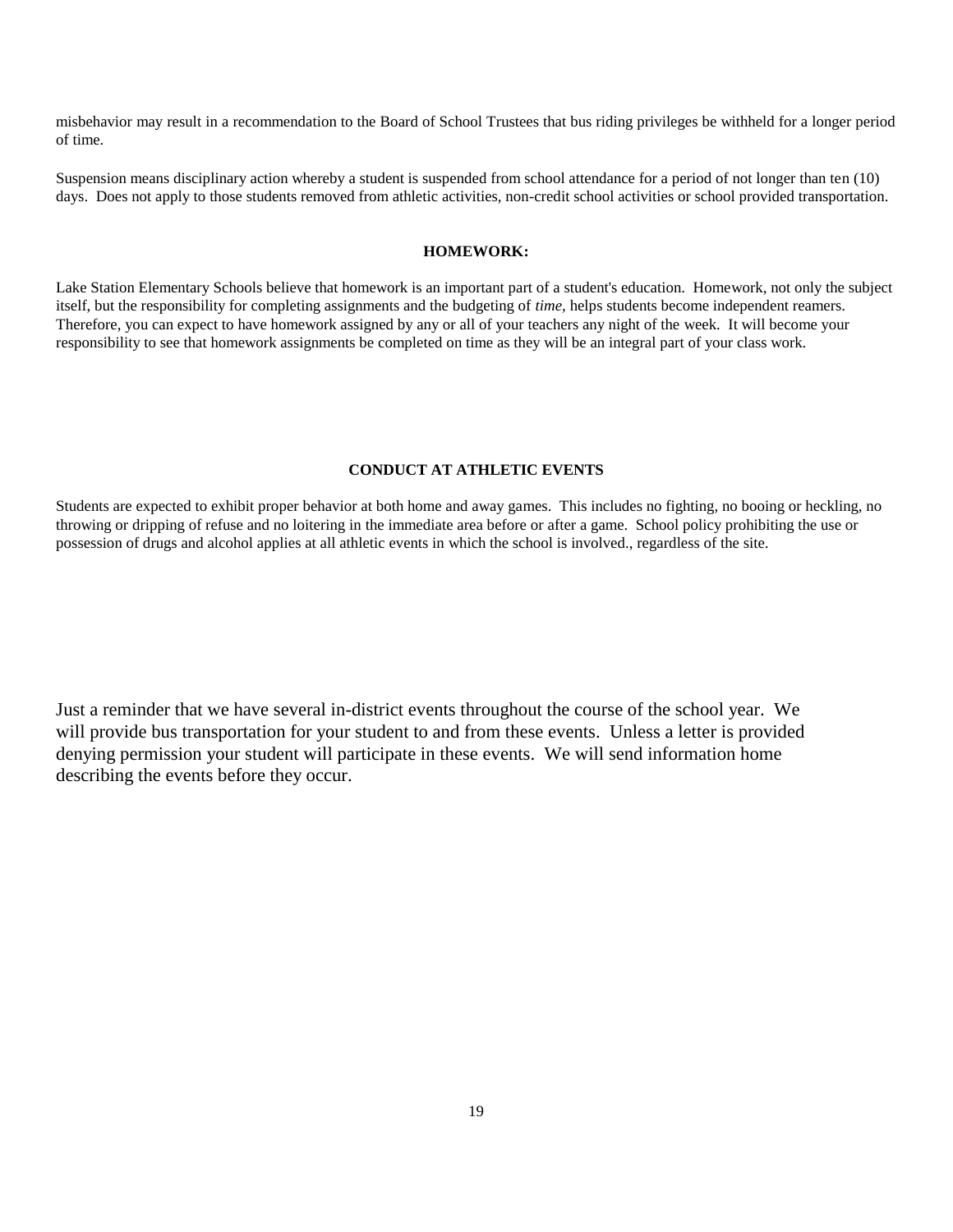I understand the rules and regulations of the Lake Station Elementary Schools and the consequences for breaking these rules

\_\_\_\_\_\_\_\_\_\_\_\_\_\_\_\_\_\_\_\_\_\_\_\_\_\_\_\_\_\_\_\_\_\_\_\_

Parent Signature

I have read the rules and regulations of the Lake Station Elementary Schools with my parent(s). I understand the consequences, both positive and negative, set forth in this handbook.

Student's Signature

\_\_\_\_\_\_\_\_\_\_\_\_\_\_\_\_\_\_\_\_\_\_\_\_\_\_\_\_\_\_\_\_\_\_\_

# **LAKE STATION COMMUNITY SCHOOLS Parent/Teacher/Student Compact**

**Lake Station is dedicated to preparing all of our students to become good citizens. To this end the involvement and responsibility for assuring that our children are successful becomes the responsibility of the parent/guardian, teacher, and student.**

# **Staff Pledge**

- **Use data from DIBELS, ISTEP, and Terra Nova to be sure all students are receiving the instruction needed to meet the Indiana Academic Standards.**
- **Communicate with parents frequently in the student's agenda book. Grades1-6**
- **Schedule a fall conference if necessary to explain student progress.**
- **Explain procedures, expectations, and grading to students and parents.**
- **We will invite parents to our school to volunteer, participate, and observe.**
- **We will participate in professional development opportunities that improve our teaching skills and support family involvement.**

**Teacher Signature\_\_\_\_\_\_\_\_\_\_\_\_\_\_\_\_\_\_\_\_\_\_\_\_\_\_\_\_\_\_\_\_\_\_\_\_\_\_\_\_**

**Parent/Guardian Pledge**